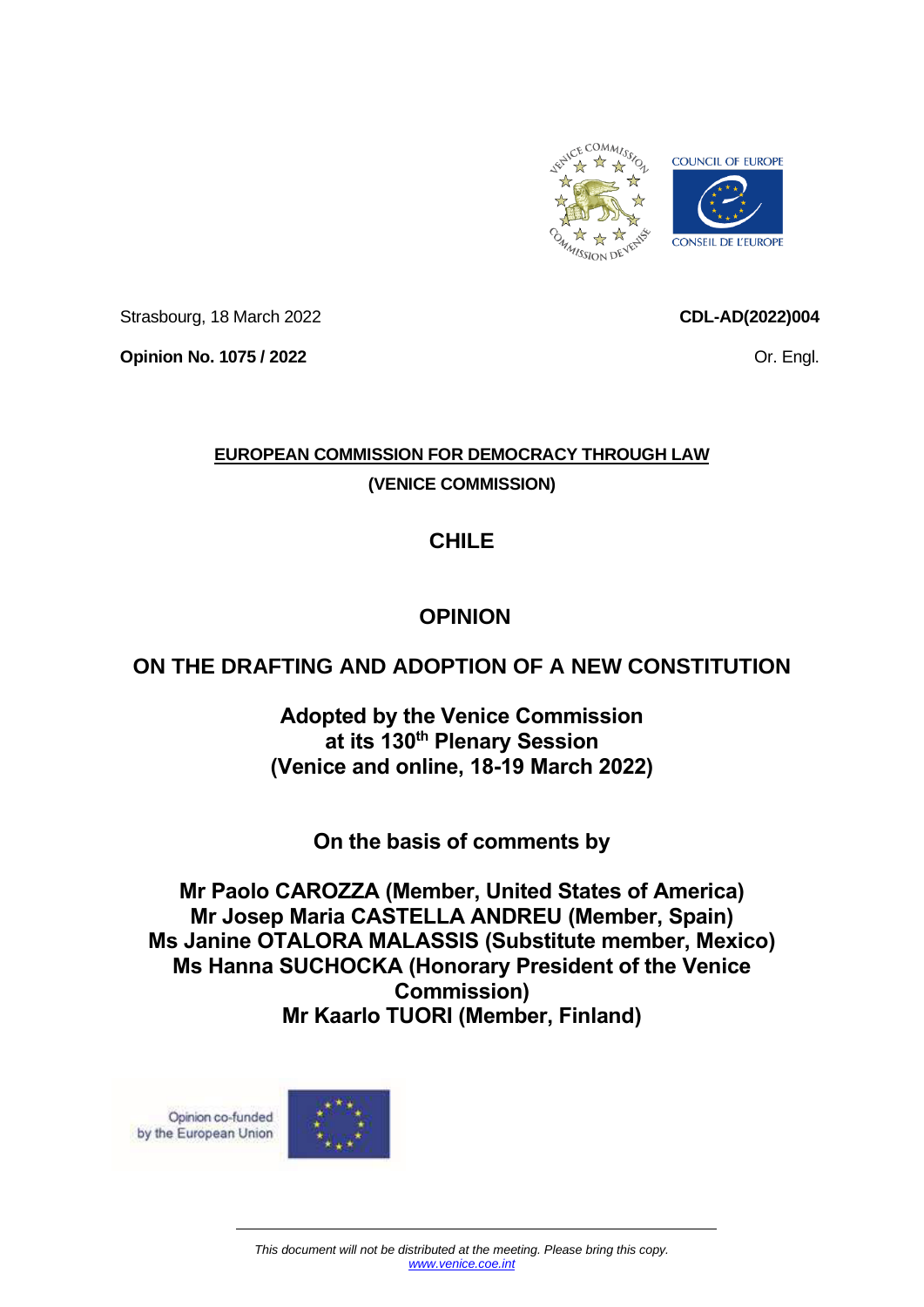# **Contents**

| I.   |                                                                                             |  |
|------|---------------------------------------------------------------------------------------------|--|
| ΙΙ.  |                                                                                             |  |
| III. |                                                                                             |  |
| IV.  |                                                                                             |  |
|      | i. How does the Commission consider that the standard of constitutional neutrality and      |  |
|      | stability should be achieved, and thus avoid the risk of a "contingent" Constitution?  7    |  |
|      | ii. How does the Commission consider that the rule laid down in Article 133 of the          |  |
|      | Constitution currently in force should be interpreted, according to which "the Convention   |  |
|      | shall adopt the rules and voting rules thereof by a quorum of two-thirds of its members     |  |
|      |                                                                                             |  |
|      | iii. What is the Commission's view on the possibility of transforming the National          |  |
|      | Congress into a unicameral body? Do you think that this measure could affect political      |  |
|      |                                                                                             |  |
|      | iv. If the form of government is replaced, could the presidential mandate and the           |  |
|      | mandate of the members of the National Congress be altered?  13                             |  |
|      | v. Do you consider it advisable to eliminate the Constitutional Tribunal from the           |  |
|      | eventual new Constitution of Chile? What is your opinion on the competence of this          |  |
|      | body to exercise prior review of constitutionality, and is this form of prior review in     |  |
|      | accordance with a democratic system? If the Constitutional Tribunal were to be              |  |
|      | abolished, should there still be a system of review of constitutionality; what powers and   |  |
|      |                                                                                             |  |
|      |                                                                                             |  |
|      |                                                                                             |  |
|      |                                                                                             |  |
|      |                                                                                             |  |
|      | d. Autonomous body that carries out the formation and selection of judges 20                |  |
|      |                                                                                             |  |
|      | f. The introduction of a gender perspective in the jurisdictional function 21               |  |
|      |                                                                                             |  |
|      | vii. Whether the principle of legal pluralism (entailing a parallel indigenous justice) and |  |
|      | the provision of reserved seats for indigenous peoples comply with international            |  |
|      |                                                                                             |  |
|      | viii. Whether a possible withdrawal from international free trade agreements and its        |  |
|      | effects on acquired rights under them (in particular the right to property) complies with   |  |
|      |                                                                                             |  |
|      | ix. Whether the reformulation of the constitutional provision on the right of property in   |  |
|      | more restrictive terms than the current constitutional provision would go against           |  |
|      |                                                                                             |  |
|      | x. Whether the binary option which will be provided in the constitutional referendum is     |  |
|      | compatible with the need to achieve broad agreements and consensus and whether              |  |
|      |                                                                                             |  |
| V.   |                                                                                             |  |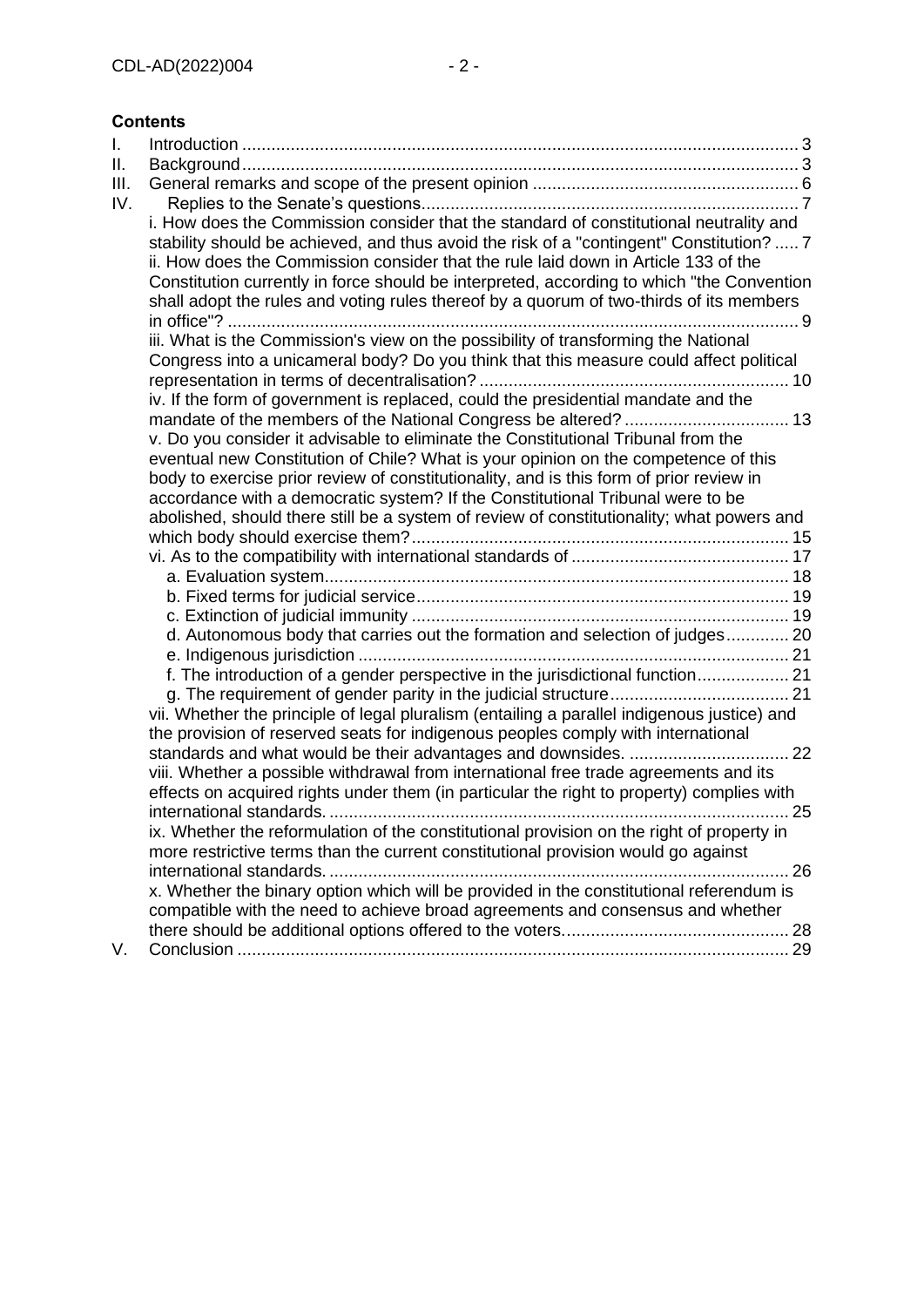# <span id="page-2-0"></span>**I. Introduction**

1. By letter of 5 January 2022, Ms Ximena Rincón González, President of the Senate of the Republic of Chile and Mr Raúl Guzmán Uribe, Secretary of the Senate as well as 22 senators requested an opinion of the Venice Commission on certain questions related to the Constitutional Convention of the Republic of Chile.

2. Mr Paolo Carozza, Mr Josep Maria Castellà Andreu, Ms Janine Otálora Malassis, Ms Hanna Suchocka and Mr Kaarlo Tuori acted as rapporteurs for this opinion.

3. From 28 February to 2 March 2022, a delegation composed of Mr Gianni Buquicchio, Special representative of the Venice Commission, Messrs Paolo Carozza, Josep Castellà Andreu, Ms Simona Granata-Menghini, Secretary of the Venice Commission as well as Mr Serguei Kouznetsov from the Secretariat met with Ms Ximena Rincón González, President of the Senate and a group of senators; Mr Sebastian Piñera Echenique, President of the Republic and Mr Hernán Larraín, Minister of Justice; Mr Diego Alfredo Paulsen Kehr, Speaker of the Chamber of Deputies; Ms Maria Elisa Quinteros Cáceres, President, Mr Gaspar Domínguez, Vice-President and members of the Constitutional Convention; the Constitutional and Supreme Courts, Ms Antonia Urrejola Noguera, incoming Minister of Foreign Affairs and Ms Macarena del Carmen Lobos Palacios, incoming Subsecretary of the Ministry General Secretariat of the Presidency (in the government of President-elect Gabriel Boric); former Presidents of Chile, Messrs Eduardo Frei Ruiz-Tagle and Ricardo Lagos Escobar; Mr Gonzalo De la Maza, Director of the Technical Secretariat for popular participation of the Constitutional Convention; the Bar Association, Association of Judges, national academia, several national NGOs and the international diplomatic community. Ms Otálora Malassis participated in the meetings held in the Constitutional Court and at the premises of the Senate online. The Venice Commission is grateful to the Senate and the Constitutional Court of Chile for the organisation of these meetings.

4. This opinion was prepared in reliance on the English translation of the questions submitted by the Senate of the Republic of Chile. The translation may not accurately reflect the original version on all points.

5. This opinion was drafted on the basis of comments by the rapporteurs and the results of the visit to Santiago de Chile from on 28 February to 2 March 2022. It was examined by the joint meeting of the Sub-Commissions on Latin America and on Democratic Institutions on 17 March 2022. Following an exchange of views with Mr Juan Castro Prieto, member of the Senate, it was adopted by the Venice Commission at its 130<sup>th</sup> Plenary Session (Venice and online, 18 and 19 March 2022).

# <span id="page-2-1"></span>**II. Background**

6. The current constitution of the Republic of Chile was adopted in 1980 during the Pinochet regime. It was amended for the first time in 1989 (through a referendum) and afterwards almost 60 times. The reform of 2019 was carried out to facilitate the current constituent process. In September 2005, under Mr Ricardo Lagos' presidency, extensive amendments of the Constitution were approved by the Congress in a new refounded text, removing from the text the signature of Pinochet and adding that of Lagos and removing also anti-democratic provisions coming from the Pinochet regime, such as senators-for-life and appointed senators, as well as special powers of the Armed Forces.

7. On 15 November 2019, following civil protests initiated on 18 October, almost all political parties signed an agreement (Acuerdo por la paz social y la nueva constitución) stipulating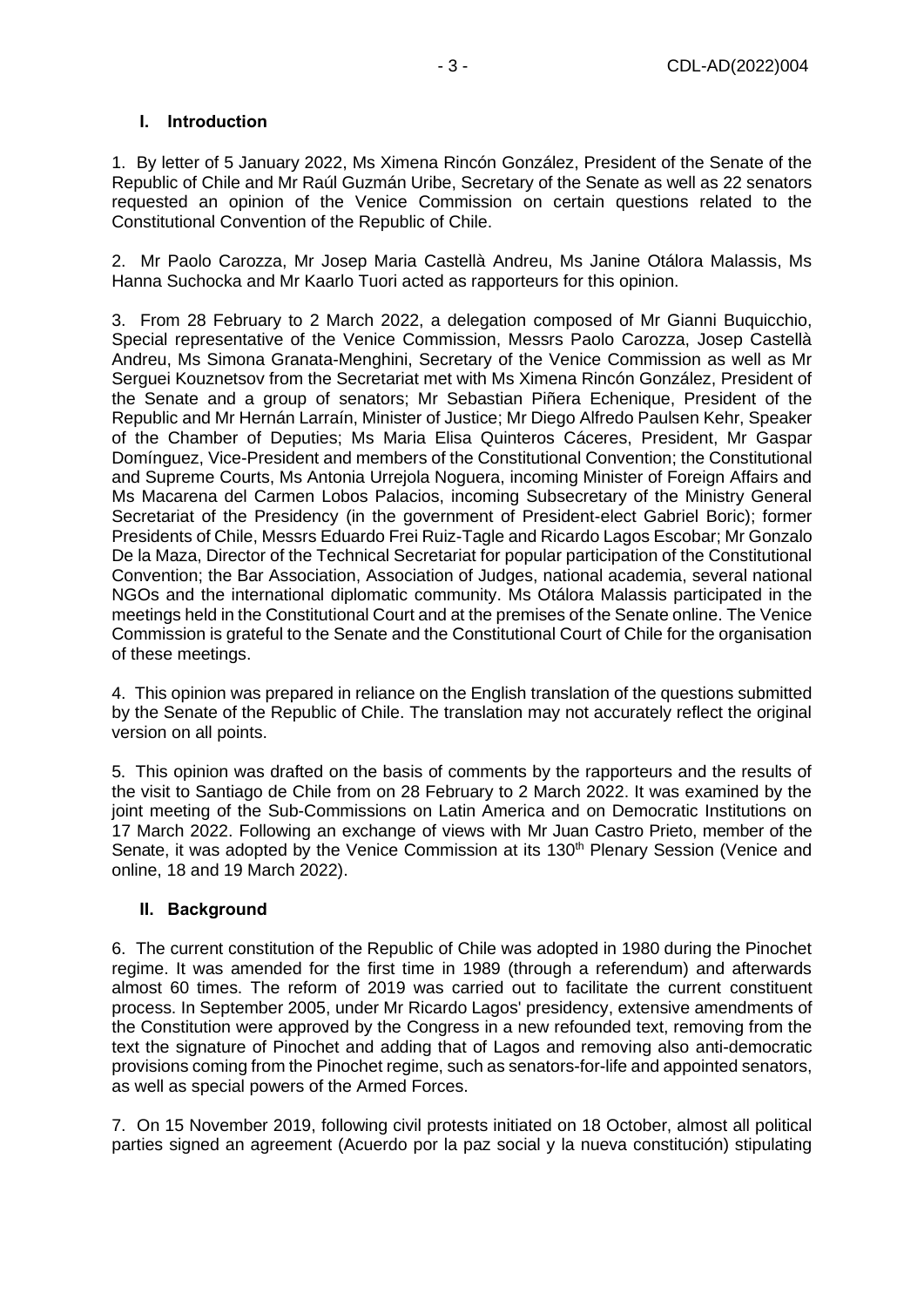that a referendum would be held to give Chileans an opportunity to approve or reject the drafting of a new constitution<sup>1</sup> and the mechanism through which it would be drafted.

8. The "constituent process" was formally launched on 24 December 2019, with the publication of Law 21200, $2$  which introduced the amendments to the current Constitution, modifying its Chapter XV. The amended text includes two types of provisions concerning the procedure of changes of the constitution:

a) amendments to the existing Constitution (Articles  $127 - 129$ ) adopted by the parliament (pre-existing),

b) preparation of a new Constitution of the Republic (Article 130 – 143) by a special body (provision introduced by the 2019 amendments).

9. The national referendum was held in Chile on 25 October 2020 ("plebiscito de entrada"). It had to determine whether a new constitution should be drafted, and whether it should be prepared by a constitutional convention made up by members elected directly for this convention, or by a mixed constitutional convention, composed of an equal number of acting members of Parliament (Congreso) and directly elected citizens. Seventy-eight percent of the voters (out of a total voter turnout of 50,95%) approved the proposal to change the constitution and 79% to have a directly elected constitutional convention, thus enabling the process for the election of a Constitutional Convention formed by 155 people.

10. A second vote, which was held alongside municipal and gubernatorial elections between 15 and 16 May 2021, elected the members of the Constitutional Convention.<sup>3</sup> The composition of the Convention is unprecedented. In the first place, 17 seats were reserved for indigenous peoples. Second, the body was elected with gender parity, that is, the voting system was changed so that neither men nor women could have more than 55 percent of the seats in the Convention. And third, independent candidates or candidates non-affiliated to political parties were the majority.<sup>4</sup>

11. The powers of the Convention are limited to the elaboration of the new constitution. According to Article 135 of the Constitution as long as the New Constitution does not enter into force in the manner established in this section, this Constitution will remain fully in force, without the Convention being able to deny it authority or modify it. The same Article provides that "the Convention may not intervene or exercise any other function or attribution of other bodies or authorities established in this Constitution or in the laws." The Congreso and other state institutions continue to exercise their powers. Last para of Article 135 is also important since it provides that the text of the New Constitution submitted to a plebiscite<sup>5</sup> must respect the nature of the Republic of the State of Chile, its democratic regime, the final and enforceable judicial decisions and the international treaties ratified by Chile and that are in force.

<sup>1</sup> The current constitution is usually described as the "1980 Constitution." It sometimes was referred to as the "2005 Constitution," since it underwent substantial reforms in 2005, including a new promulgation decree which removed the signatures of the members of the Junta from the Constitution, and replaced them with those of democratically elected President Ricardo Lagos and members of his cabinet. This attempt to provide new legitimacy to the Constitution is widely seen as unsuccessful, and hence the Constitution is most often referred to as the 1980 Constitution.

<sup>2</sup>The text of the law is available at the Library of the National Congress of Chile: <https://www.bcn.cl/leychile/navegar?idNorma=1140340> .

<sup>3</sup> Servicio Electoral de Chile (SERVEL)<https://www.servel.cl/estadisticas-2/>

<sup>4</sup> According to the comments sent to the Commission by the Senate of Chile, "the independents participated in practice by forming genuine party lists, without being parties, with a majority of candidates who have proven to represent a certain political-ideological vision."

 $5$  the term "plebiscite" - "plebiscito" in Spanish – is used with the meaning of "referendum".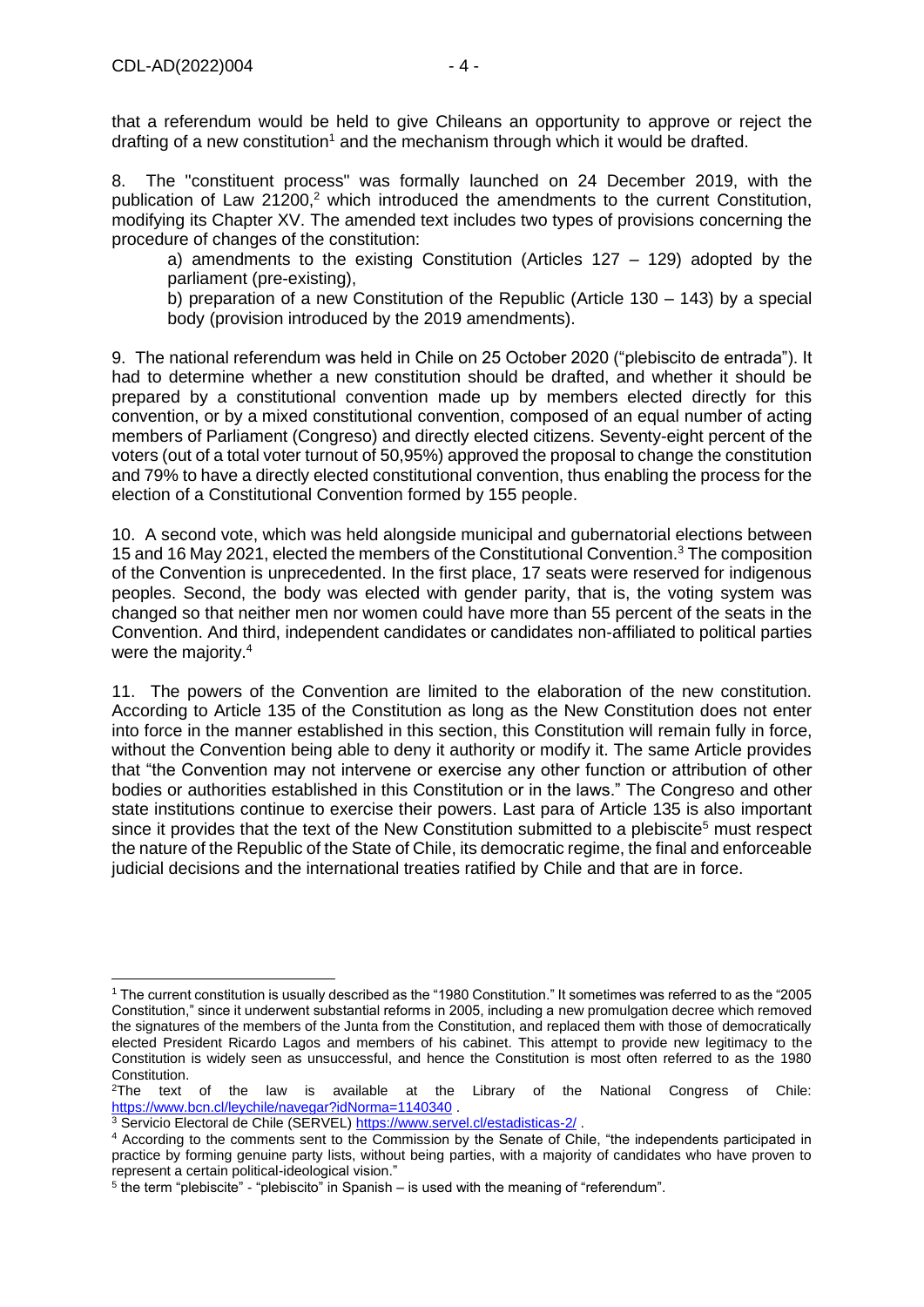12. The Constitutional Convention started its work in July 2021 with a mandate of drafting a democratic constitution until 4 July 2022.<sup>6</sup> The president will call (through a presidential decree) for a referendum within three days of the date in which he is given notice of the proposal for a new Constitution adopted by the Convention.<sup>7</sup> The referendum would be held approximately 2 months after the publication in the official gazette ("Diario Oficial") of the presidential decree that calls for the referendum, with obligatory vote for the citizens.<sup>8</sup>

13. According to the information received by the delegation of the Venice Commission during the visit, the Constitutional Convention works in a transparent way. However, in the last months the discussions have been accelerated and shortened. Public discussions were organised in order to seek direct citizens' input, particularly with popular initiatives of proposed constitutional norms, with a requirement of 15,000 signatures to be discussed in the Convention. $9$  With respect to the discussion of contents of the popular initiatives, these are transmitted to one of the seven thematic commissions (out of ten). Their proposals are currently in the process of being voted upon in the plenary of the Convention. These seven permanent commissions are:

- Political System, Government, Legislative Branch, and Electoral System;

- Constitutional Principles, Democracy, Nationality, and Citizenship;

- Form of State, Decentralisation, Equity, Land Justice, Local Governments, and Tax Structure;

- Fundamental Rights;
- Environment, Rights of Nature, Natural Commons, and Economic Model;
- Justice Systems, Autonomous Oversight Bodies, and
- Knowledge Systems, Science and Technology, Culture, Art, and Heritage.<sup>10</sup>

14. The process of preparation of the proposals by the commissions of the Convention and the approval by the Plenary is on-going. After approval by a simple majority in the competent commission, each proposal goes to the Plenary where it requires a 2/3 majority for approval. If such a supermajority is not reached, then a new discussion in the commission takes place. After the approval by the Plenary of all the chapters of the new constitution, a Harmonization Commission (yet to be established) will undertake a final review of the constitution, correcting formal inconsistencies and proposing further substantive changes to the Plenary in cases where it finds that there are normative inconsistencies.

<sup>&</sup>lt;sup>6</sup> The first paragraph of Article 137 of the current Constitution provides that the Convention must draft and approve a text proposal for a New Constitution within a maximum period of nine months, counted from its installation, the which may be extended, once, for three months.

 $7$  According to Article 142, second paragraph of the current Chilean Constitution "once the proposed constitutional text approved by the Convention has been communicated to the President of the Republic, he must call within three days of such communication, by means of a supreme decree, a national constitutional plebiscite for the citizens to approve or reject the proposal."

<sup>&</sup>lt;sup>8</sup> The relevant rule is paragraph 8 of article 142 of the current Chilean Constitution which provides that "this plebiscite" must be held sixty days after the publication in the Official Gazette of the supreme decree referred to in the first paragraph, if that day were a Sunday, or the immediately following Sunday. However, if in accordance with the previous rules the date of the plebiscite is within the period between sixty days before or after a popular vote of those referred to in Articles 26, 47 and 49 of the Constitution, the day of the plebiscite will be delayed until the immediately following subsequent Sunday. If, as a result of the application of the preceding rule, the plebiscite falls in the month of January or February, the plebiscite will be held on the first Sunday of the month of March."

<sup>9</sup> More than 6.000 initiatives were sent to the Digital platform of popular participation . A million people participate with at least one initiative. According to the Rules each citizen can sign a maximum of 7 initiatives. 2496 proposals meeting the requirements of admissibility were published on the platform of popular participation of the Convention: https://plataforma.chileconvencion.cl/m/iniciativa\_popular/aprobadas. Seventy-seven initiatives reached the quorum required of 15 000 signatures besides another one from indigenous people (120 signatures) before 1 February deadline, and are being discussed in the 7 thematic committees of the Convention. This information was provided by the team of the School of Law of the Universidad de Chile that is studying such initiatives.

<sup>&</sup>lt;sup>10</sup> The other three Commissions of the Constitutional Convention are: Popular participation, Rights of indigenous peoples and plurinational and transversal relations[. Convención Constitucional \(cconstituyente.cl\)](https://www.cconstituyente.cl/comisiones/) .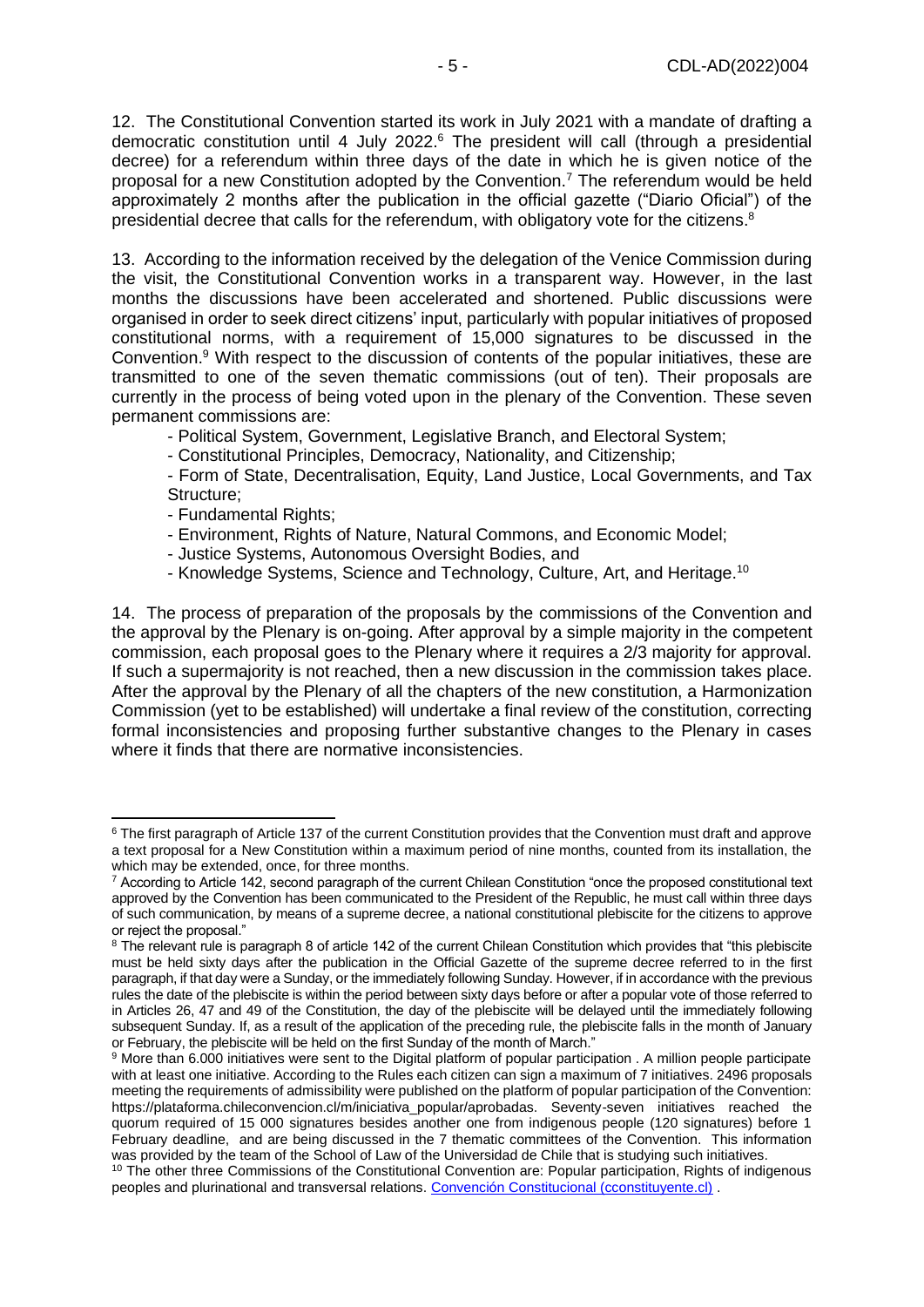15. The request addressed to the Venice Commission by the Senate of the Republic of Chile on 5 January 2022 included questions on the majority necessary for the adoption of the Convention decisions, constitutional neutrality and stability, the abolition of the Senate and the Constitutional Tribunal and changes concerning fundamental rights. On 28 February, the Senate, at the initiative of senator Juan Castro, sent additional questions to the Commission. These were related to the organisation of the judiciary; withdrawal from international treaties; the regional, plurinational and intercultural nature of the State, as well as the possible amendment of the current constitution in order to provide for a procedure to follow in case the new draft constitution is not approved in the final referendum.

# <span id="page-5-0"></span>**III. General remarks and scope of the present opinion**

16. At the beginning of January 2022, the Venice Commission received from the Chilean Senate several questions relating to the process of preparation of a new Constitution and to some aspects of its content. When the Commission's delegation travelled to Santiago de Chile to hold meetings on 28 February, 1 and 2 March 2022, the Senate's questions were updated and expanded (see above).

17. At the time of this visit, the constitution-drafting process was already well under way, and actually rather close to its end, which has been fixed for 4 July 2022. The process appeared to be at a critical stage: the different thematic commissions were working in parallel, adopting their own texts with a simple majority, sending them to the Plenary for adoption by 2/3 majority, often receiving the text back for failure to reach qualified majority and having to rework it prior to sending it again to the Plenary for a final vote. Only a few texts had been finally adopted, and the discussions followed a very sustained pace. The proposals were frequently and often substantively changed within a few days. Nor did any clear agreement on the proposed solutions in the areas touched by the Senate's questions emerge from the discussions with the delegation's interlocutors.

18. At the time of the preparation of this opinion, there still does not exist a finalised or consolidated text of the new proposed constitution. Under these circumstances, the Commission's replies to the Senate's questions cannot but be rather abstract and general. The Commission aims nonetheless to provide a concrete contribution to the successful work of the Constitutional Convention of Chile, by providing information on international standards and on comparative experience of other modern democracies with a view to helping the Constitutional Convention make its choices in the most informed manner. It is the conviction of the Venice Commission that, in the short time available for the Constitutional Convention to finalise its work, it may greatly benefit from the long and varied experience of the Venice Commission in the area of constitution-making and, through the Commission, from the experience of several states which have undergone similar processes of constitution-writing and have faced comparable institutional choices.

19. The Constitutional Convention of Chile has been invested with the crucial task of preparing a new constitution as the expression of the whole Chilean society, including indigenous peoples and minorities. This process has stirred interest and created very high expectations in large parts of the Chilean society as to the content of the future Constitution and to their role in defining it, and the stakes are therefore very high. It is obviously extremely desirable that the final constitutional text be capable of garnering broad support among the Chilean people, so that it can be adopted by the Chilean popular vote and subsequently implemented successfully. For this to happen, the new constitution will need to be a unifying document capable of restoring public confidence; in the opinion of the Venice Commission, it is necessary that the new constitution:

- meet, to the largest extent possible, the expectations of numerous and very diverse categories of people and political groups;
- be sufficiently clear, and technically thorough and solid;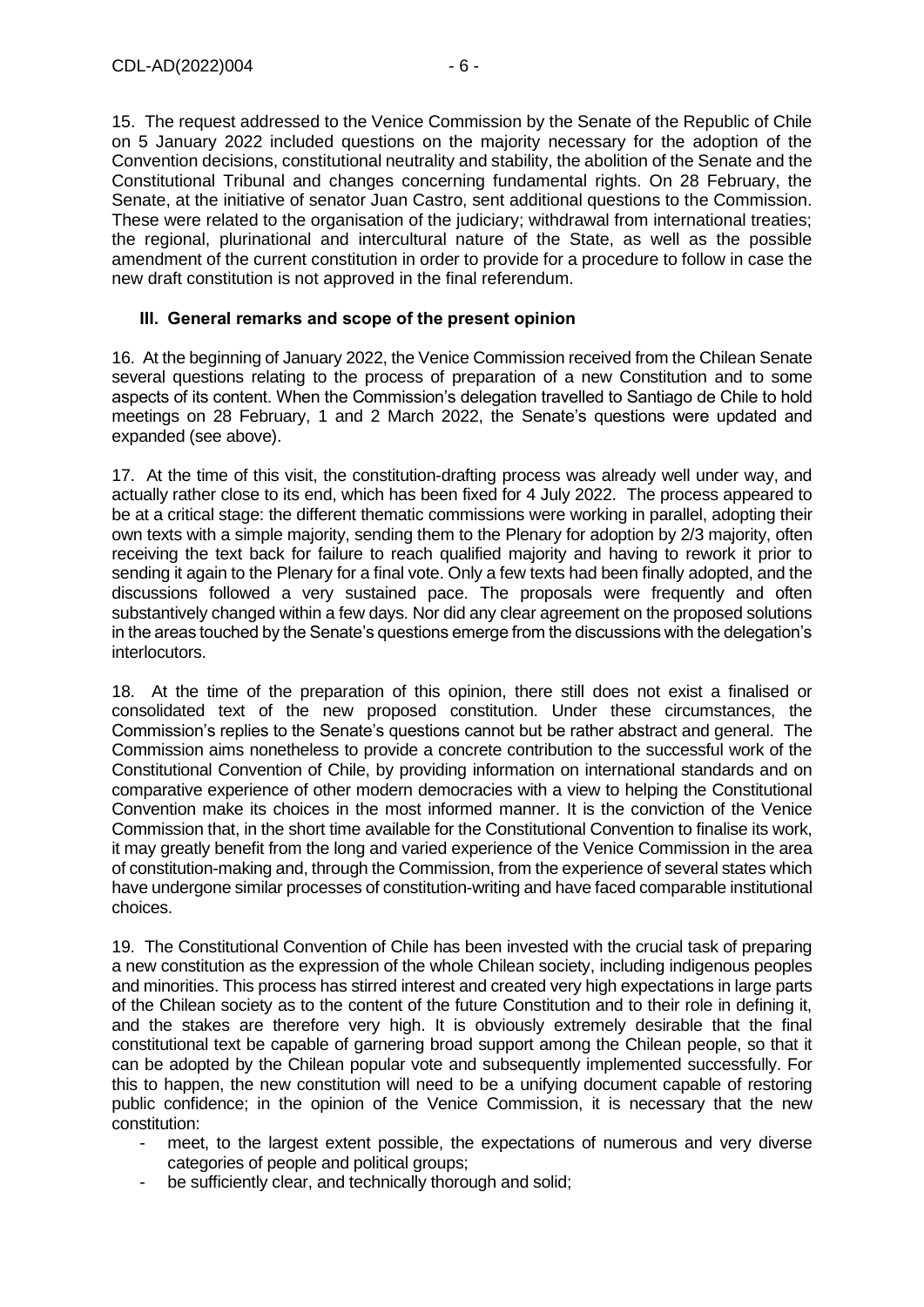- be politically viable in order to be duly and promptly implemented after its adoption.

20. In order to meet these three preconditions, it would seem necessary that the new constitution strike a balance among competing requests and aspirations. This in turn often requires resort to a higher degree of generality in the constitutional language and a lesser degree of detail, leaving appropriate flexibility in the text for the interpretation and development of the fundamental principles contained in the constitution by the ordinary state institutions: parliament, the government, the judiciary, and the Constitutional Court. The Venice Commission has previously expressed the view in this respect that the constituent authority should not "cement […] its political preferences and the country's legal order [...]".<sup>11</sup> The political authorities should in general have the power to make their own choices of economic, social, fiscal, family, educational, etc. policies through simple majorities, lest elections lose their meaning. The principle of democracy requires that only the most basic constitutional principles and the appointment of certain top office holders (such as the Constitutional Court and Judicial Council members, Ombudsperson…) should be fixed through supermajority requirements (in the constitution or in organic laws), besides the rules on constitutional amendment.

21. In this context, the Venice Commission also wishes to underline that several of its interlocutors in Santiago underlined that the ongoing process of drafting an entirely new constitution represents a new start and a "refoundational" moment for the Chilean democracy; in this context, the Constitutional Convention strives to adopt novel solutions and does not feel bound by the previous constitutional solutions. The mandate of this Constitutional Convention indeed appears to be very broad so that it may decide to adopt new institutional arrangements and solutions which did not exist under the previous constitutions. Nevertheless, it should be remembered that the new constitution will not exist in a historical, juridical, and political vacuum and it will need to operate against the background of the large legal culture and traditions prevailing in Chile. Legal traditions and culture necessarily influence the development and successful implementation of each constitution.<sup>12</sup> Totally disregarding the constitutional culture of the country in designing the new constitution would risk creating a hurdle to the understanding, acceptance, and especially interpretation and application of the new rules by politicians, judges, the administration, the legal profession, academia, and all those who will be called upon to implement the constitution. It would inevitably cause delays and problems and a much higher degree of systemic uncertainty. Furthermore, the impact of new institutional choices on the constitutional culture should be considered: as an example, the choice of unicameralism will be perceived differently if it is maintained from previous experiences as opposed to if it is introduced after a period of bicameralism. For these reasons, the Venice Commission is of the view that the national legal traditions should be duly taken into account when designing the new constitution.

#### <span id="page-6-0"></span>**IV. Replies to the Senate's questions**

#### <span id="page-6-1"></span>**i. How does the Commission consider that the standard of constitutional neutrality and stability should be achieved, and thus avoid the risk of a "contingent" Constitution?**

22. A constitution should set neutral and generally accepted rules for the political process: it is not part of the 'political game' but sets the rules for it to be played fairly;<sup>13</sup> it is a framework within which political and social differences can be harmonised for the peaceful, stable, and constructive governance of the country over time. The Constitution should provide a sense of constitutionalism in society, a sense that the Constitution truly is a fundamental document and not simply an incidental political declaration.

<sup>11</sup> Venice Commission, CDL-AD(2013)012, Opinion on the Fourth Amendment to the Fundamental Law of Hungary, §§ 129 ff; see also CDL-AD(2020)001, Report on constitutional amendment, §§ 135-137 and ff.

 $12$  The Venice Commission referred to the "constitutional culture" as one of the factors influencing the functioning of the formal rules on amendment: CDL-AD(2020)001, Report on constitutional amendment, §§ 18 ff.

<sup>13</sup> See footnote 9.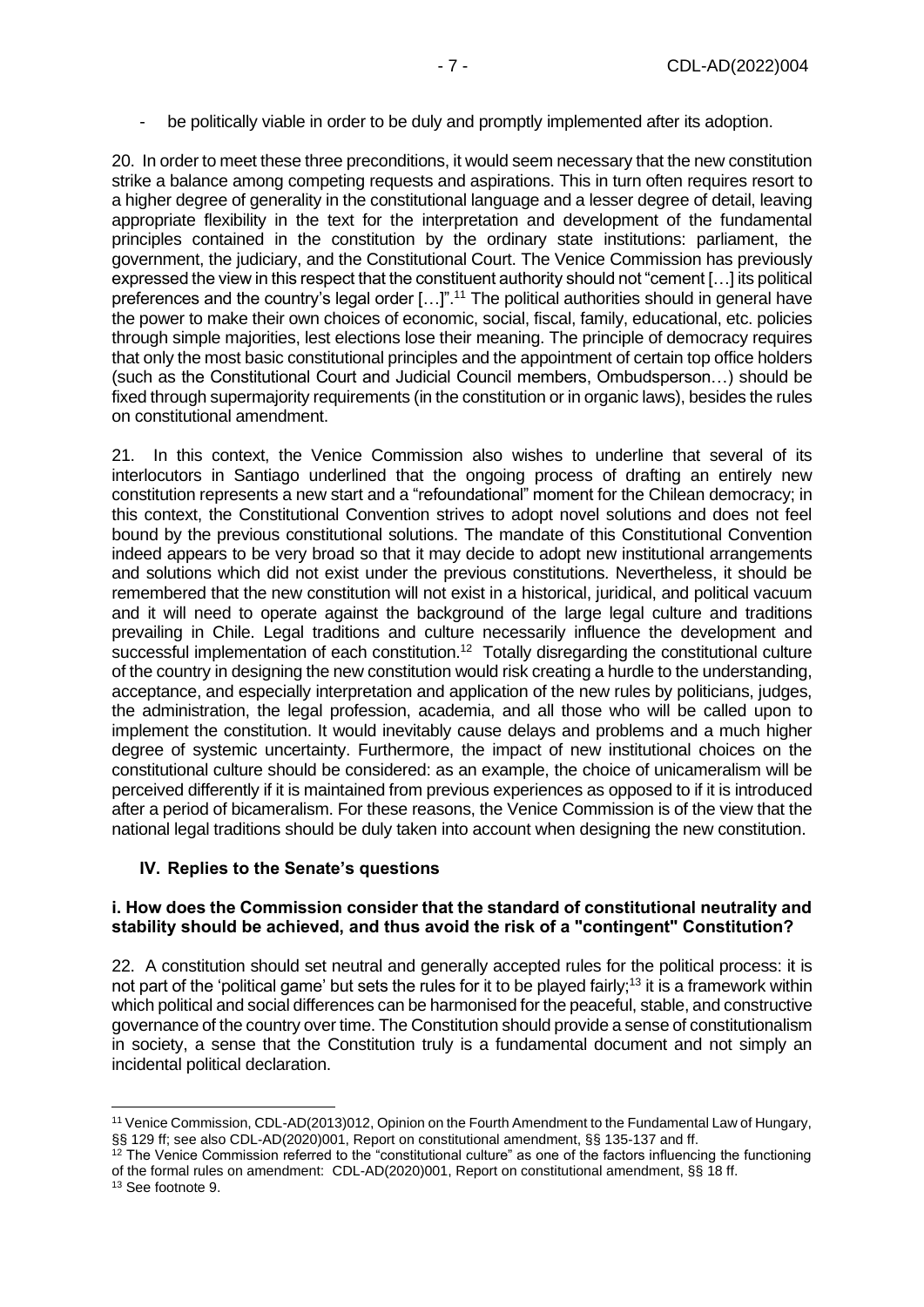23. The stability and 'neutrality' of the constitution and avoidance of a 'contingent' constitution require legitimacy and collective sense of ownership, which in turn require a transparent, open, and inclusive constitutional process, allowing for a pluralism of views and proper debate of controversial issues.<sup>14</sup> As the Venice Commission has consistently emphasized,<sup>15</sup> the adoption of a new and good Constitution should be based on the widest consensus possible within society; a wide and substantive debate involving the various political forces, non-government organisations and citizens associations, academia, and the media is an important prerequisite for adopting a sustainable text, acceptable for the whole of the society and in line with democratic standards.<sup>16</sup>

24. Consultation and inclusiveness do not necessarily lead to absolute consensus, as there will inevitably be divergences of expectations and of political programmes and visions. Broad consensus should however be reached on the fundamental choices. The consultation should be meaningful but the responsibility for processing the inputs received through the consultation process and translating them into the constitutional text where appropriate rests with the constituent organ.

25. The Venice Commission has also pointed out that the procedure for adoption of constitutional amendments or, possibly, new constitutions must abide by the provisions of the Constitution in force.<sup>17</sup> "The amending power is not a legal technicality but a norm-set the details of which may heavily influence or determine fundamental political processes."<sup>18</sup> "In addition to guaranteeing constitutional and political stability, provisions on qualified procedures for amending the constitution aim at securing broad consensus; this strengthens the legitimacy of the constitution and, thereby, of the political system as a whole."<sup>19</sup>

26. This is consistent with Article 4 of the Inter-American Democratic Charter prescribes that: "The constitutional subordination of all state institutions to the legally constituted civilian authority and respect for the rule of law on the part of all institutions and sectors of society are equally essential to democracy."<sup>20</sup> The requirement of respect for the rule of law (and, thus, for the Constitution in force) also applies to the Constitutional Convention, which is a "state institution."

27. The same point is developed in the Advisory Opinion on Indefinite Presidential Reelection of the Inter-American Court of Human Rights, which states the following:

"71. Second, Article 3 of the Inter-American Democratic Charter establishes access to power and its exercise—subject to the rule of law—as a constitutive element of representative democracy. *In a representative democracy, the exercise of power must be subject to rules set in advance and of which citizens are informed beforehand in order to avoid arbitrariness. This is precisely the meaning of the concept of the rule of law.* To that extent, to protect minorities, the democratic process requires certain rules that limit the power of the majority as expressed at the polls. Therefore, those who are temporarily exercising political power cannot be allowed to make changes without limit to the rules on access to the exercise of power. Identifying popular sovereignty with the majority opinion as expressed at the polls is not enough to classify a system as democratic. True

<sup>14</sup> CDL-AD(2020)001, Report on constitutional amendment, §§ 202-205.

<sup>15</sup> See among many others: Venice Commission, CDL-AD(2011)001, Opinion on Three Legal Questions Arising in the Process of Drafting the New Constitution of Hungary, §§ 18,19; CDL-AD(2013)010, Opinion on the draft New Constitution of Iceland, § 17.

<sup>16</sup> Venice Commission, CDL-AD(2019)015 - Parameters On The Relationship Between The Parliamentary Majority And The Opposition In A Democracy: A Checklist, paras. 66-67, 85, 113-114.

<sup>17</sup> Venice Commission, CDL-AD(2020)001, Report on constitutional amendment, § 124. CDL-AD(2011)002, Opinion on the concept paper on the Establishment and Functioning of the Constitutional Assembly of Ukraine. <sup>18</sup> CDL-AD(2020)001, Report on constitutional amendment, § 5.

<sup>19</sup> Ibidem, §§ 15, 38-39; CDL-AD(2015)014, Joint Opinion on the Draft Law "On Introduction of changes and Amendments to the Constitution" of the Kyrgyz Republic, § 23

<sup>20</sup> https://www.oas.org/en/democratic-charter/default.asp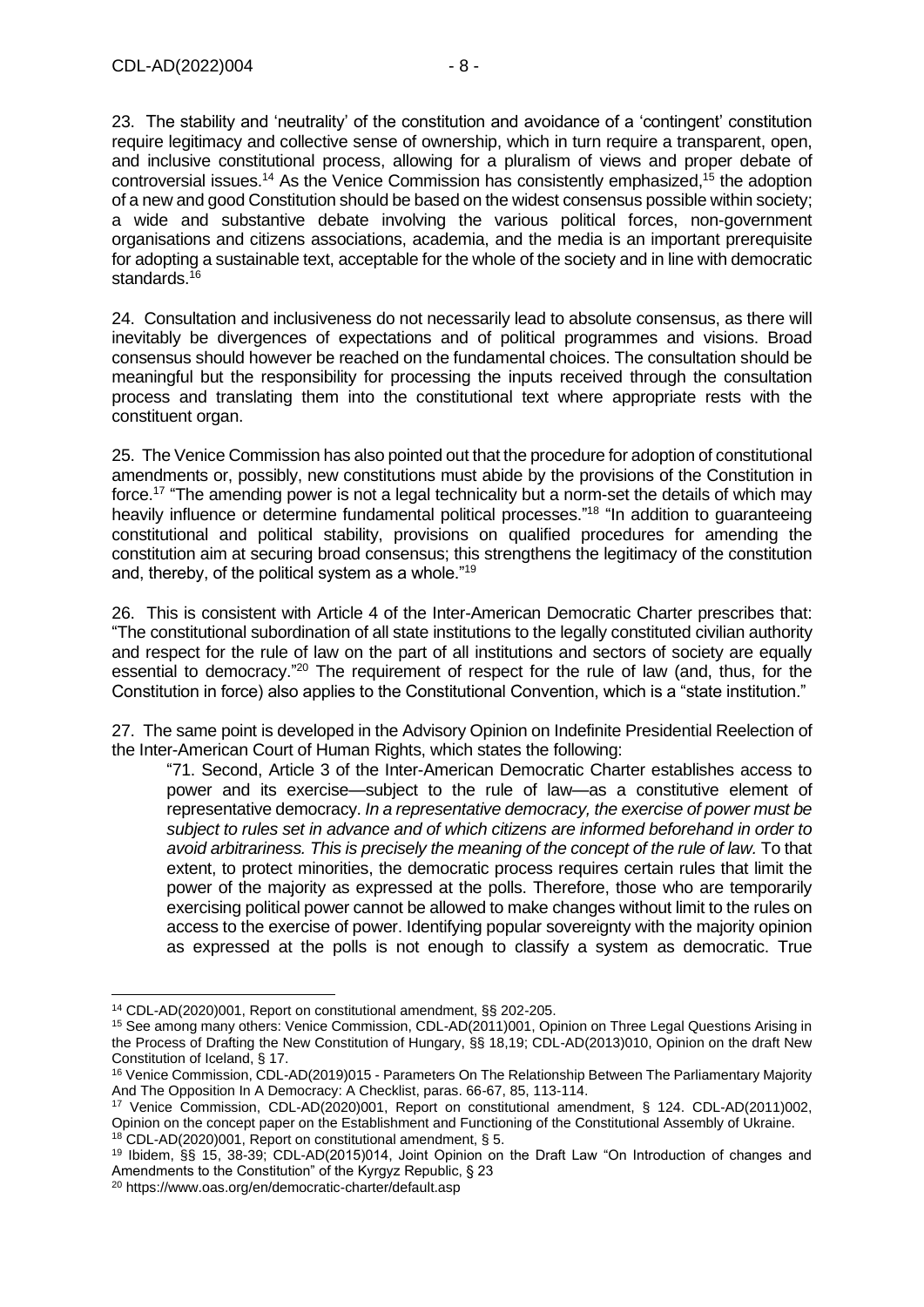democratic systems respect minorities and the institutionalization of the exercise of political power, which is subject to legal limits and a set of controls."<sup>21</sup>

### <span id="page-8-0"></span>**ii. How does the Commission consider that the rule laid down in Article 133 of the Constitution currently in force should be interpreted, according to which "the Convention shall adopt the rules and voting rules thereof by a quorum of two-thirds of its members in office"?**

28. The Constitutional Convention of Chile has the right to adopt its own rules of procedure, but is bound by the fundamental principles of the proper legislation deriving from the existing Constitution as amended in 2019. There should be consistency between the rules as enacted in the Constitution and the Rules of the Convention, and, more generally, between the rules in the Constitution and its application by the Convention. The Convention, even having such a specific and foundational role to play, nevertheless has to respect the fundamental principles of lawmaking procedure. This falls under the standard rule of law requirement of congruence between legal rules and the behaviour of officials that are subject to those rules.<sup>22</sup> Procedural rules have a major impact on the outcomes of the process. They play an important role towards making the future constitution be seen as a common good.

29. According to Article 133 of the 2019 Reform, the Constitution establishes a 2/3 quorum for the adoption of the norms (and rules of procedure), and this quorum cannot be changed by the Convention. People voted in the referendum of October 2020 on the basis of, and assuming compliance with, the rules set in the constitutional reform in law 21.200, which included the 2/3 majority in Article 133. The Convention has understood in the Rules of procedure (Reglamento General de la Convención Constitucional) that such quorum applies to the approval of the "constitutional norms" by the Plenary session and to the new formulations and revisions by the Commission on Harmonization of the whole text (Article 96). It is clear to all relevant actors that that rule requires the approval by a 2/3 majority of each of the Constitutional norms. There was some debate regarding whether the 2/3 majority also extended to a last, final, approval of the whole text (rather than to only the approval of each norm). This debate seems to have been resolved in the Rules of the Convention, which approved the 2/3 requirement for each norm, but did not require a final vote on the whole text. $23$ 

30. Only a simple majority is required for the approval of proposals of norms by the Commissions.: Thus, the Plenary of the Convention has the task of approving the Constitution, and the Commissions have a deliberative function and filter the proposals. However, if a Commission proposal is approved by a majority but by less than 2/3 of the members of the Plenary, then the text returns to the Commission and after a new deliberation and a new proposal is presented to the Plenary for a second vote. If the 2/3 quorum is not reached, it is rejected

A medida que las normas constitucionales sean aprobadas por el Pleno se

<sup>21</sup> Corte IDH, Opinión Consultiva OC-28/21 de 7 de junio de 2021, Serie A No. 28, § 71, https://www.corteidh.or.cr/docs/opiniones/seriea\_28\_esp.pdf. (Emphasis added.)

<sup>22</sup> Venice Commission, CDL-AD(2016)007rev, Rule of Law Checklist, A.2

<sup>23</sup> Thus, article 96 of the Rules of the Convention reads:

<sup>&</sup>quot;Artículo 96.- Aprobación de las normas constitucionales.

Finalizado el debate, la propuesta de norma constitucional será sometida a votación en el Pleno y se aprobará sin más trámite en caso de obtener el voto a favor de dos tercios de las y los convencionales en ejercicio.

El mismo quorum se requerirá para la aprobación de nuevas redacciones o de rectificaciones que, de conformidad al párrafo 6º de este Título, se realicen a las normas constitucionales ya incluidas en el proyecto de Constitución.

publicarán en el sitio web de la Convención."

After the approval of norms by a 2/3 majority, there will be an "Harmonization Commission" that will elaborate amendment proposals regarding style, coherence, and other such formal matters. The Convention will receive proposals on such formal amendments, and after voting on these proposals the Presidency of the Convention will declare the process of revision of the text to be finished. The resulting text will be the proposal for a new Constitution (see article 102 of the Rules of the Convention). The Rules of the Convention are available here: https://www.chileconvencion.cl/wp-content/uploads/2021/10/Reglamento-definitivo-version-para-publicar-enero-2022.pdf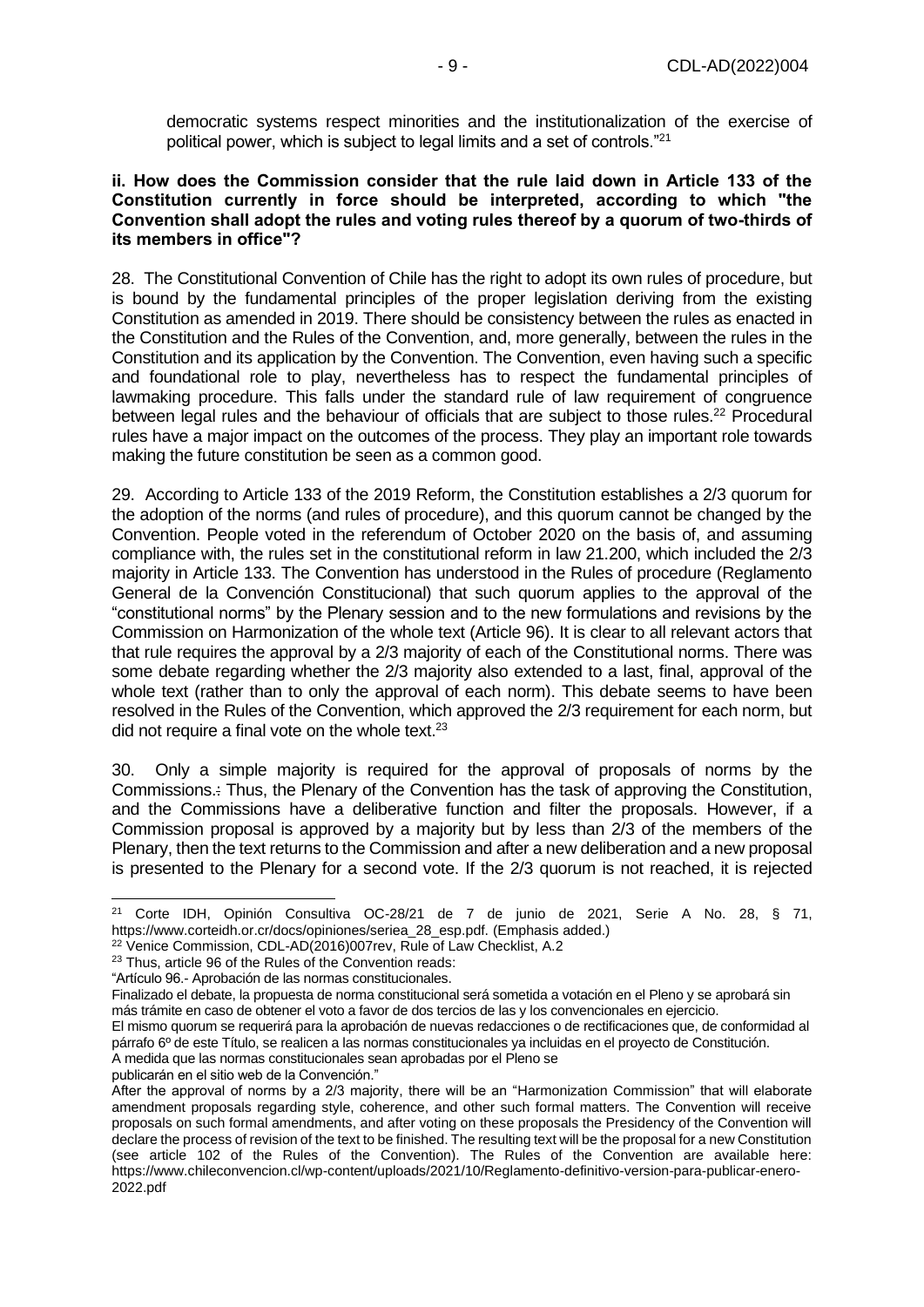except in the case of achieving 3/5 of the votes in the Plenary (Art. 97). In this case, the Rules call for a popular referendum ("plebiscito dirimente"), as developed further by the Reglamento de mecanismos, orgánica y metodologías de participación y educación popular constituyente.<sup>24</sup> However, notwithstanding its inclusion in the Convention's rules, such a referendum would first require a new constitutional reform, because it is not contemplated in Title XV of the Constitution and adds a requirement that changes the rule of 2/3 of the members of the Convention for their approval, introducing a direct call to the citizens for each proposal. This proposed "plebiscito dirimente" is different from the final referendum (known as "plebiscito de salida") required by the new Title XV of the Constitution (see paragraph 32 below).

31. The rules of procedure of the Convention and of the rules of popular participation have added some participatory mechanisms during the Convention work: hearings with the civil society and experts, and people's initiative for proposals to the Convention (with at least 15.000 signatures from 4 regions) ("iniciativa popular de normas"). Seventy-eight initiatives obtained the necessary minimum number of signatures before 1 February 2022 when the process closed,<sup>25</sup> and currently they are being discussed in a Commission and are being voted on for their discussion and approval at the Plenary, applying the same rules as a proposal from one constituent member. It should be positively assessed that the Convention, in addition to traditional mechanisms of legislative procedure, has introduced forms of participatory democracy. It is the responsibility of the Constitutional Convention to give appropriate and meaningful follow up to these initiatives, lest a possible sense of frustration and even lack of confidence in the system may arise.

32. The referendum of the new Title XV of the Constitution stipulates an obligatory vote for the citizens to approve the new Constitution within approximately 60 days after the publication of the decree of the President calling a referendum to decide on the approval or rejection of the new constitution, in binary terms (Art. 142). This referendum gives citizens the last say on the constitutional change proposal. In the case of rejection by citizens, the current Constitution remains in force, without any provision in the new Title XV for the future. In such case applies the general rule: the first (and old) part of the Title XV on the constitutional amendment. The requisite of a final referendum for the approval of the Constitution is another reason to search for a substantial consensus among political forces and the plurality of civil society in Chile, in order to avoid that the plebiscite further polarizes Chilean society and that support for the different alternatives (in favour and against the new constitution) divides along ordinary partisan lines.

### <span id="page-9-0"></span>**iii. What is the Commission's view on the possibility of transforming the National Congress into a unicameral body? Do you think that this measure could affect political representation in terms of decentralisation?**

33. Matters concerning the structure of the legislative branch belong to a group of constitutional solutions in which the scope of states' freedom is very wide. In fact, it is difficult to find a common European or international standard with regard to the organizational structure of the legislature.

34. There is no general rule in favour or against bicameralism. There are different solutions in comparative constitutional law today and in the past. A number of democratic countries such as Sweden, Finland, Hungary, Portugal, Slovakia, Denmark, and Bulgaria do not have a second chamber. It is also worthwhile to refer to the ongoing dynamic discussion that takes place in Italy or Spain around bicameralism. Each country has a specific tradition and rules on the composition of Parliament, and on electoral rules and functions of each Chamber. But this is not a static approach. Each constitutional tradition evolves, and so the applicable constitutional tradition is not in itself a definitive obstacle to changing the system from a bicameral to a unicameral one.

<sup>&</sup>lt;sup>24</sup> Arts. 37-41 of this Reglamento provide for a mandatory vote for those 18 years of age and older, and a voluntary vote for youth 16-18 years old; it would consist in a single plebiscite with all the questions; and the final say over the consequences of the vote would correspond to the Commission on Harmonization.

<sup>25</sup> See footnote 7.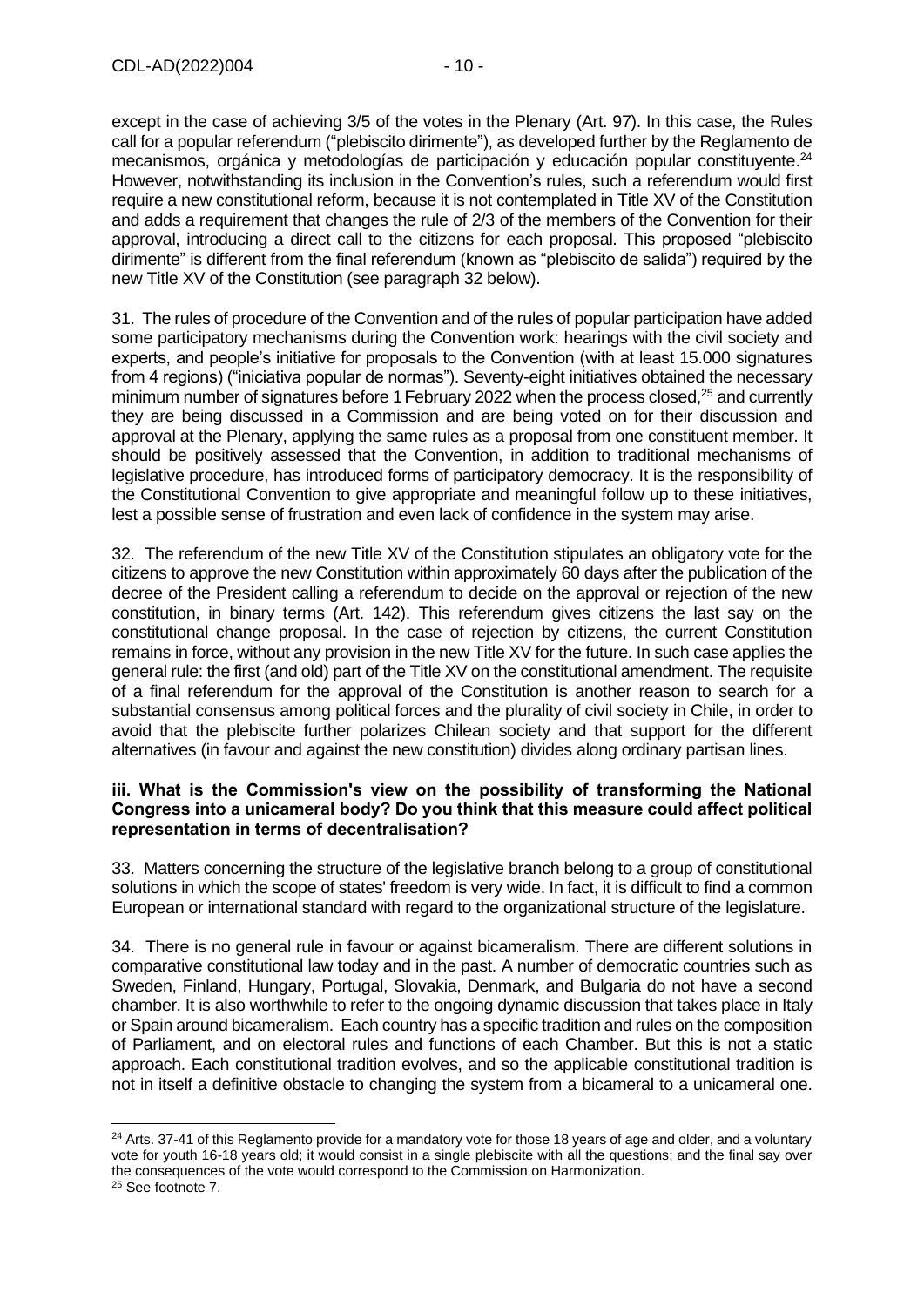Nevertheless, in other constitutional experience a reform of the second chamber has been more frequent than its suppression (e.g., the cases of the United Kingdom, where the House of Lords was reformed most recently in 1999 and 2014; Belgium in 2014; or the German Bundesrat in 2007). When referring to unicameralism or bicameralism, political and constitutional theory consider different models. From a first point of view, bicameralism institutes the principle of checks and balances within the legislative branch. After a long evolution, the second chamber in the United Kingdom and in Canada now functions to "cool" or moderate the House of Commons. In the United States the Senate serves that same function, but also functions as the territorial or federal chamber, representing the States. Many countries with federal, or even regional and decentralized, structures have adopted this system, with notable differences among them regarding the specific powers and composition of the second chamber. By contrast, unicameralism has often been linked to revolutionary or radical democratic moments, since the French Constitutions of 1791 and 1793 (later, the third constitution of Year III or Thermidor adopted bicameralism). In Spain, the Cadiz Constitution of 1812 and the 1931 II Republic constitution are also unicameral. Since at least 1828 the Chilean tradition has been a consistently bicameral one. Finally, it is important to see where and when the Senate has been abolished in the last decades: in the Latin American context, it happened in Peru (in the context of Fujimori's Constitution of 1993 and it failed to be reintroduced in 2018) and in Venezuela (in the context of Chavez's 1999 Constitution), both at the time of authoritarian regimes. While a small sample, these instances suggest a possible correlation in Latin America between authoritarian or populist regimes and the elimination of the second chamber.

35. The Venice Commission has produced some observations and reflections on the question of bicameralism. First of all, in small countries a Senate is less frequent than in larger ones:<sup>26</sup>

"It would appear that second chambers are particularly unlikely to serve a purpose in the smallest or least populated countries of Europe (Denmark, Norway, Sweden, Finland, Estonia, Latvia, Lithuania, Portugal, Cyprus, Malta, Greece, Slovakia, Bulgaria and Hungary). In other words, all these countries with fewer than 15 million inhabitants deem it unnecessary to operate a second chamber. (…) Moreover, lack of a second chamber has required these countries to establish alternative bodies to represent their various economic, cultural and social interests to complement their single chamber."<sup>27</sup>

36. Second, in the context of the decentralization debate, also present in the current constitutional discussion in Chile, the role of the Senate is important:

"The recent development of constitutionally enshrined regionalisation or decentralisation points to the same outcome. Any highly decentralised state needs a second chamber to ensure dialogue between the centre and the periphery. Since the Council of Europe considers decentralisation, or more precisely local self-government, to be an essential component of democracy, second chambers clearly have a bright future." $^{28}$ 

37. Third, a Senate also can have other important roles. "Second chambers are often characterised as embodying a particular measure of wisdom, balance and expertise. Certain chambers have made outstanding contributions to the law-making process and improving the quality of legislation."<sup>29</sup> This results in part from the additional time they typically have to better study the issues: "Second chambers often have more time at their disposal and can interest themselves in topics that are too often neglected by lower houses faced by more urgent matters".<sup>30</sup> This contribution in quality compensates for the delay than can result from the discussion of a bill in both Chambers of the Parliament instead of only one.

<sup>&</sup>lt;sup>26</sup> Chile, according to 2020 data, has more than 20 million inhabitants. CDL(2006)059rev, Report on second chambers in Europe, "Parliamentary complexity or democratic necessity?" by Patrice Gélard;

<sup>27</sup> CDL-AD(2006)059rev, Report on Second Chambers in Europe, § 31.

<sup>28</sup> Ibidem, § 33.

<sup>29</sup> Ibidem, § 40.

<sup>30</sup> Ibidem, § 42.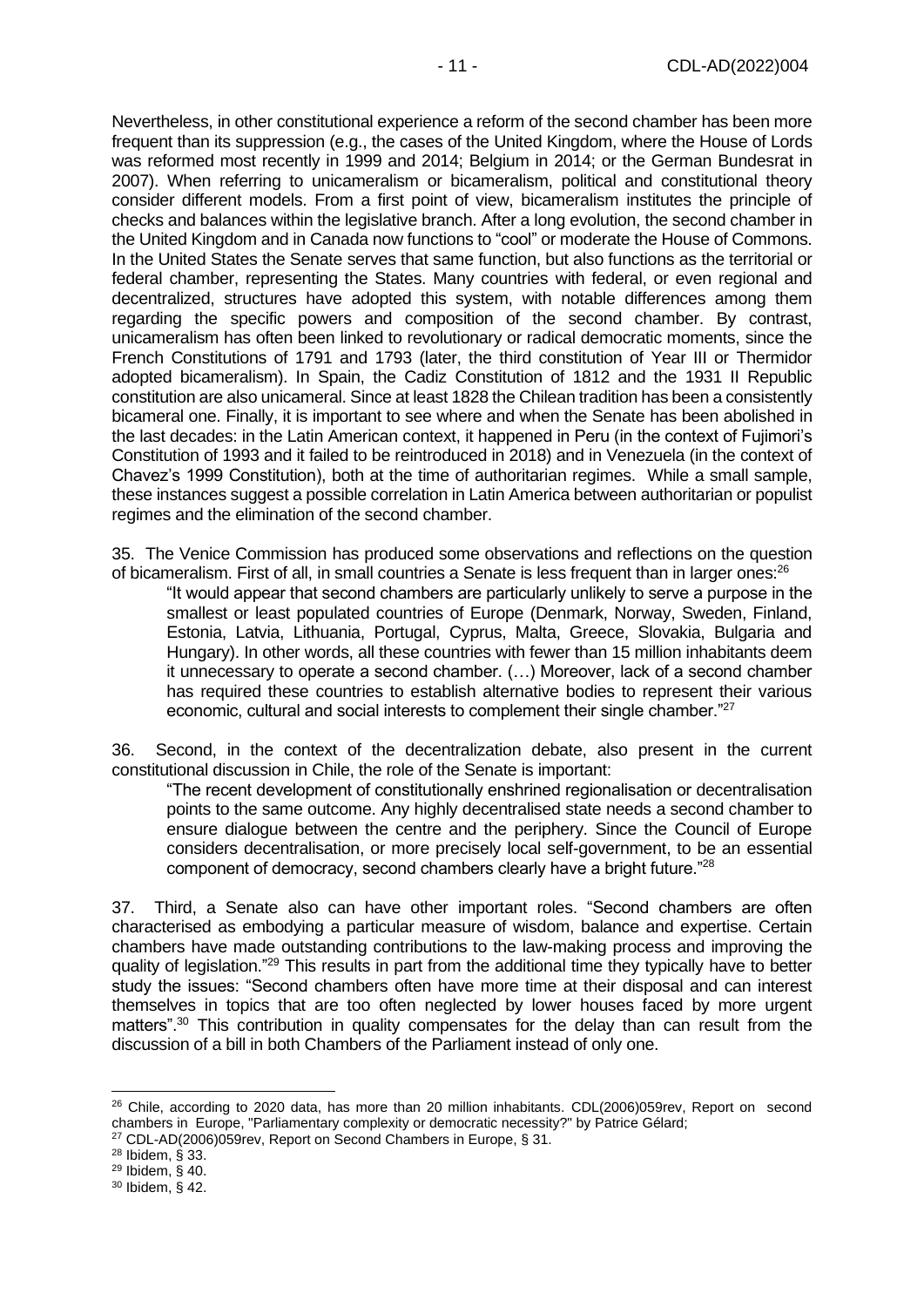38. Another criticism of a Senate is the cost of second chambers. However, the Venice Commission has found that:

"In practice, these arguments are over-simplified and deserve closer analysis. The socalled high cost of second chambers is actually very relative (…) the numbers of members of parliament in monocameral and bicameral states do not differ significantly. Finally, monocameral systems often include a form of "phantom" chamber, such as Luxembourg's Council of State, which calls on groups of experts, including academics, to consider draft legislation and draft opinions. Such institutions also bear a cost."<sup>31</sup>

39. The last criticism is related with the less democratic character of some Senates, when members are selected by indirect suffrage (particularly in some federal states). "Indirect suffrage is not in itself undemocratic, but it must be based on clear and transparent rules. Nor is it wrong to use a variety of methods to select members of second chambers".<sup>32</sup> The different methods of election to second chambers are often related with other kinds of representation or the presence of other groups: "insufficient attention has been paid to the possibility they offer of representing groups whose presence in the lower house is limited or non-existent."<sup>33</sup>

40. Bicameralism was a common tendency in the countries of Central and Eastern Europe at the beginning of the political transformation in the 1990s. In most of those countries the bicameral parliament was seen to represent a return to a democratic tradition, after a period of authoritarian rule. In the light of this European experience, the 2000 Forum of Senates pointed out, among other things, the following features relevant to the role of bicameralism:

- strengthening democratic systems by diversifying representation and integrating all members of the nation;
- facilitating the decentralization process and contributing to the regulation of relations between local and regional authorities and the central government.<sup>34</sup>

41. The analysis of the need for bicameralism and the answer to the question of whether it is a democratic necessity must therefore be made in the concrete situation of a particular State. This is also the case in Chile where bicameralism belongs to the constitutional tradition of the political system in the context of the checks and balances of the presidential form of government.

42. The Venice Commission considers that the debate on bicameralism is linked to those of the form of state and the form of government, and the solutions proposed should be coherent with them. Indeed, bicameralism is often a response to regional differences, multi-ethnicity, and multiculturalism. In a society where these aspects display a heightened significance, bicameralism is to be recommended.<sup>35</sup> The second chamber can play a fundamental role in maintaining the balance between the center and the components of the state and thus be a kind of guarantor of the vertical distribution of power between the center and the component parts or regions, or even groups, in a state, as pointed out in the opinion of the Forum of Senates cited above. An appropriately designed Second Chamber may play an important role in terms of territorial representation by: (a) strengthening democratic systems through the diversity of representation and (b) strengthening the guarantee of the rights of indigenous people. In addition, bicameralism

<sup>33</sup> Ibidem, § 38.

<sup>31</sup> Ibidem, § 30.

<sup>32</sup> Ibidem, § 36.

<sup>34</sup> Forum of World Senates: Le Bicamérisme, une idée d'avenir, Paris, Publications du Sénat, 2000, pp. 113, 35 According to Patrice Gélard, it is "perfectly understandable if small countries and ones that are still establishing their democratic system feel that second chambers are not essential. However they are necessary, and will become increasingly so, in …states … that are constitutionally regionalised or heavily decentralised, where second chambers represent geographical areas whereas first chambers represent peoples": CDL(2006)059rev, Report on second chambers in Europe, "Parliamentary complexity or democratic necessity?"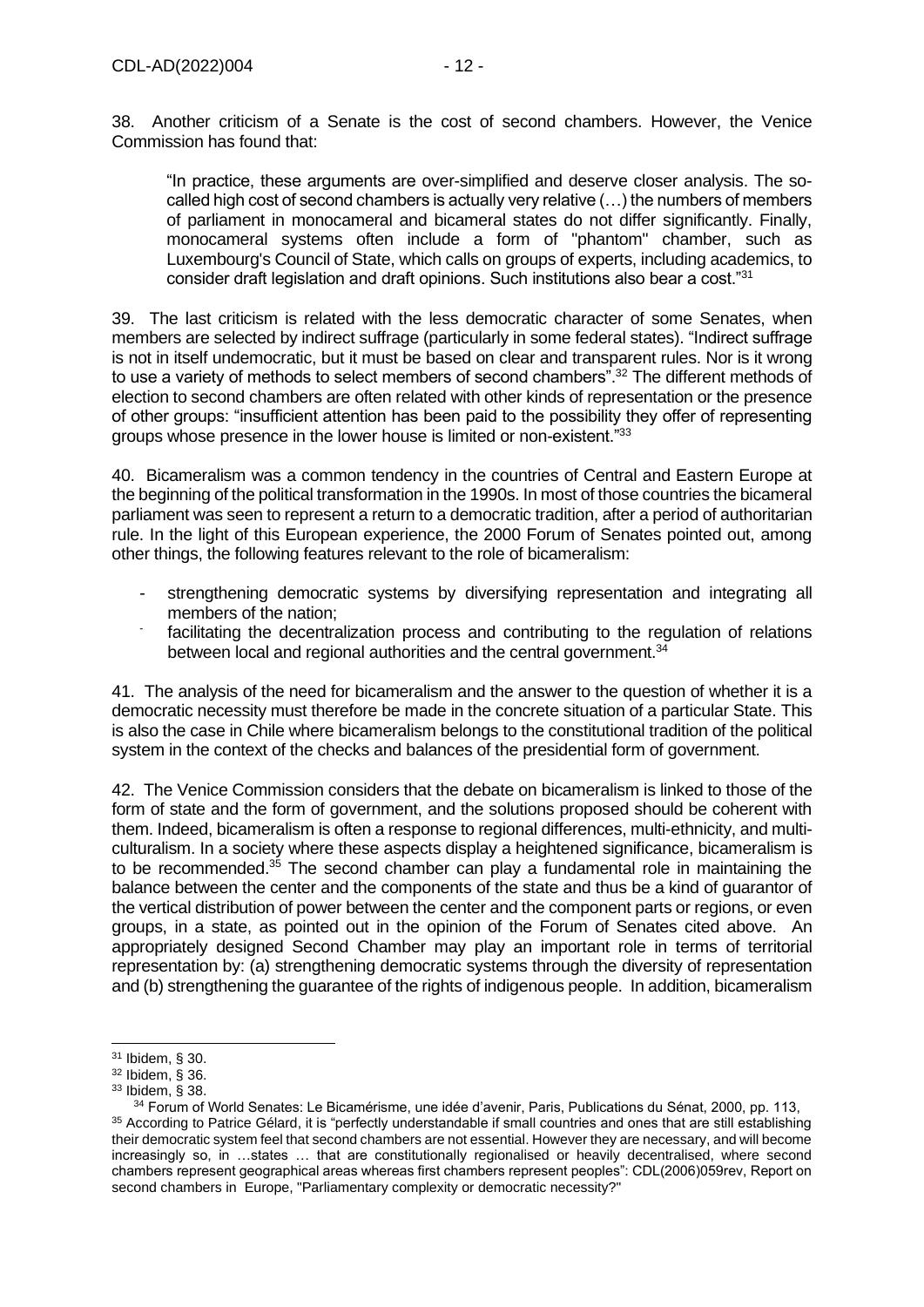is also a guarantee for the checks and balances typical of a presidential system and two different bodies are necessary for the impeachment of the President and some other authorities.

### <span id="page-12-0"></span>**iv. If the form of government is replaced, could the presidential mandate and the mandate of the members of the National Congress be altered?**

43. It is not entirely clear whether the question is meant to apply only to the mandates of the current President and members of Congress under the present Constitution of Chile, or also to alterations of the mandates of the President and legislators under the new constitution. The Venice Commission will therefore address both questions.

44. As concerns the consequences of a possible change of regime on the current mandate of the President and of the members of Congress, the Venice Commission wishes to stress at the outset that it has expressed no preference for a parliamentarian system or for a presidential one. This is a choice which belongs to the constituent power in each case. Tradition and prior practical experience can be relevant in the choice. What is relevant for the Venice Commission is how to preserve a genuine separation of powers with an effective system of checks and balances among institutions:

"The choice between a presidential and a parliamentary system is a political one to be freely made by each single state. However, the system chosen should be as clear as possible, and the provisions should not create room for unnecessary complications and political conflicts. If a presidential system is chosen, certain minimum requirements of parliamentary influence and control should be fulfilled. In a parliamentary system, in turn, basic requirements arising from the principle of separation of powers should be respected."<sup>36</sup>

#### 45. In addition:

"Every State has the right to choose its own political system, be it presidential or parliamentary, or a mixed system. This right is not unconditional, however. The principles of the separation of powers and of the rule of law must be respected, and this requires that sufficient checks and balances be inbuilt in the designed political system. Each constitution is a complex array of checks and balances and each provision, including those that already exist in the constitution of another country, needs to be examined in view of its merits for the balance of powers as a whole."<sup>37</sup>

46. A first issue to be studied is the term limits of the Presidential mandate. There is no specific and distinct human right to re-election.<sup>38</sup> In its Report on term limits (Part I-Presidents),<sup>39</sup> the Venice Commission notes that there are a variety of different legal regimes on presidential term limits, depending on each constitution and constitutional tradition. Chile's current constitution is an example of a limitation on consecutive terms (with no maximum number), like those of Peru, Uruguay, and Switzerland. The general tendency is to include some limitations in presidential systems: "Nearly all states which have adopted a presidential or semi-presidential system impose constitutional limitations on the number of (successive) terms of a president in order to preserve a system of constitutional checks and balances".<sup>40</sup> This is the case of Colombia since 2015, when it returned to an absolute prohibition on re-election, adding that this prohibition now may only be amended by referendum or constituent assembly. Ecuador's 2018 constitution permits only one re-election for the same office. In semi-presidential systems we can mention the case of the French system, which since 2008 has a two-term limit on consecutive presidential mandates. What is important is to avoid an unlimited re-election, as has been applicable in Venezuela since

<sup>36</sup> Venice Commission, CDL-AD(2003)019,Opinion on three Draft Laws proposing Amendments to the Constitution of Ukraine, para 14

<sup>&</sup>lt;sup>37</sup> Venice Commission, CDL-AD(2017)005, Opinion on the amendments to the Constitution of Turkey, para 124.

<sup>38</sup> See Corte IDH, Opinión Consultiva OC-28/21 de 7 de junio de 2021. Serie A No. 28., para 102.

<sup>39</sup> Venice Commission, CDL-AD(2018)010, Report on term limits, Part 1 – Presidents.

<sup>40</sup> Ibidem, § 90.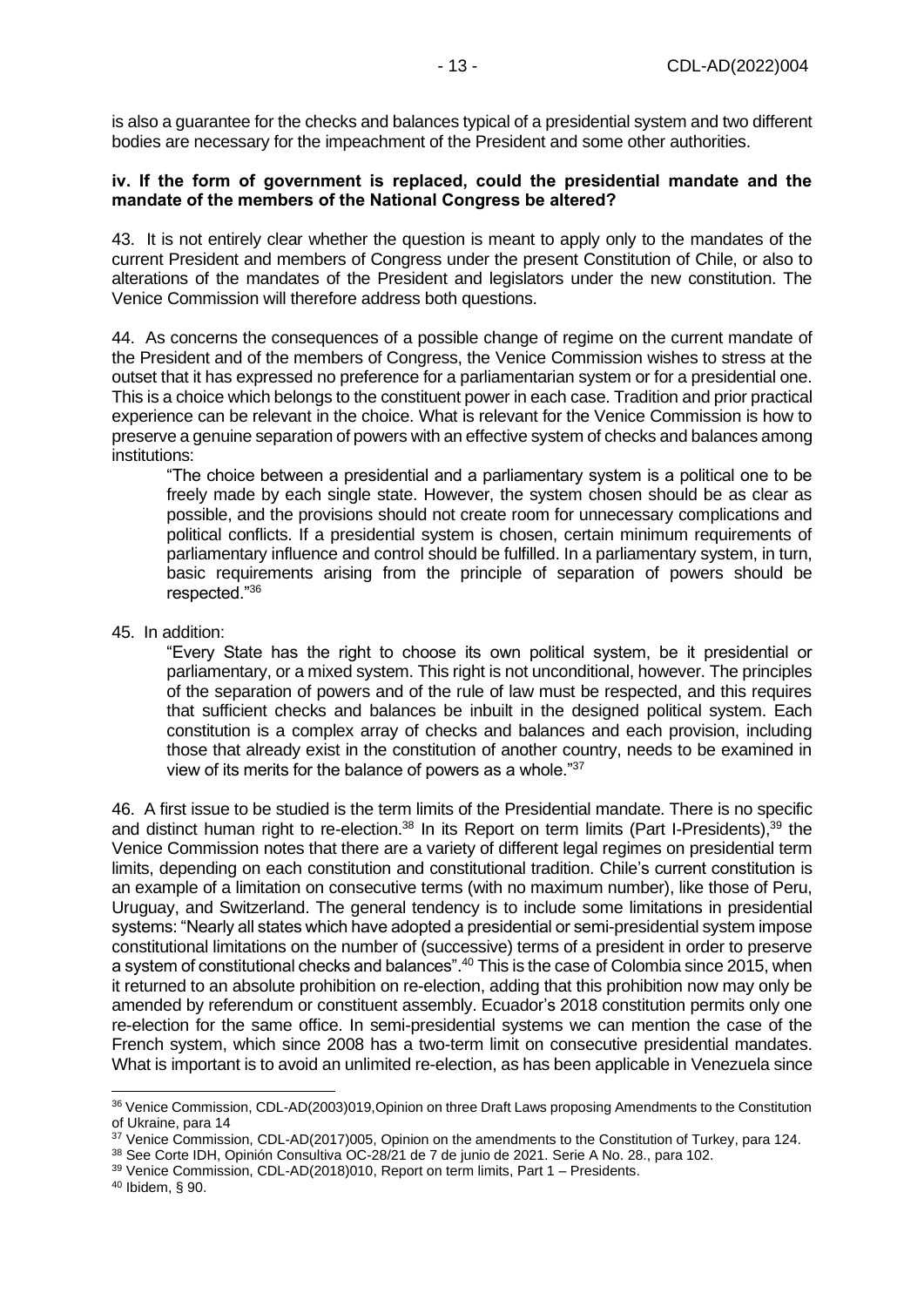2009. The case of Bolivia also goes against the tendency to limit mandates. However, "In the Commission's view, and in the light of the comparative analysis of the constitutions of the 58 countries under consideration, abolishing limits on presidential re-election represents a step back in terms of democratic achievement, at least in presidential or semi-presidential systems".<sup>41</sup>

47. The place for entrenchment of Presidential term limits is the Constitution.<sup>42</sup> The aim of the term limits is a check against the abuse of power by the president:

"Presidential term-limits are common in both presidential and semi-presidential systems, and also exist in parliamentary systems (both where the Head of State is directly and indirectly elected), while in the latter systems they are not imposed on prime ministers, whose mandate, unlike those of Presidents, may be withdrawn by parliament at any time. In presidential and semi-presidential systems, term-limits on the office of the President therefore are a check against the danger of abuse of power by the head of the executive branch. As such, they pursue the legitimate aims to protect human rights, democracy and the rule of law. (…) Restriction of the right to be elected of incumbent presidents derives from a sovereign choice of the people in the pursuit of the above-mentioned legitimate aims of general interest, which prevail over the right of the incumbent president. The criteria for such restriction must be both objective and reasonable and may not be discriminatory to the extent that they should be neutral and should not be imposed or removed in a manner that would prematurely remove someone from office or secure the continued service of someone currently holding office (i.e., by lifting term limits). This risk may be averted if such changes do not benefit the incumbent." (para 120).

48. In conclusion, "term limits can promote accountability of elected officials by helping to prevent inappropriate concentrations of power" (para. 126).<sup>43</sup>

49. As concerns time limits for members of parliament, the Venice Commission has stressed that:

"69. MPs, unlike Presidents, exercise a representative mandate and form part of a collegiate body. Term limits for MPs therefore are not required in order to prevent the equivalent of an unlimited exercise of power by the Executive. There is academic research that supports the idea that term limits for MPs may have a positive effect in terms of avoiding concentrating power in the hands of a few professional politicians and fostering more accurate representation and increased responsiveness of the elected representatives toward the electorate. However, they also weaken the legislature's power vis-à-vis the executive branch and diminish the legislature's role, even when both branches are subject to similar limits. They also may increase the influence of party leaderships, as well as of lobby groups and legislative staff, thus contributing to a migration of power from elected representatives to nonelected officials, which risks impacting on voters' ability to hold representatives accountable.

70. On balance, therefore, the Commission does not recommend the introduction of termlimits for MPs, although it recognises that it is up to each Constitutional or legal system to decide on their opportunity in the light of the prevailing particular circumstances and the will of the population. The Commission is of the view nonetheless that if term limits are to be introduced for a legislative body, they should be less strict than those that apply to an executive body.<sup>44</sup>

50. Turning instead to the second understanding of the question posed: could a fundamental change in the political system of Chile entail the termination of the mandate of the current

<sup>41</sup> Ibidem, § 101.

<sup>42</sup> Ibidem, § 127.

<sup>43</sup> See also, generally, Corte IDH, Opinión Consultiva OC-28/21 de 7 de junio de 2021, Serie A No. 28.

<sup>44</sup> Venice Commission, CDL-AD(2019)007, Report on term limits – Part II, Members of Parliament, and Part III, Representatives elected at Sub National and local level and executive officials elected at sub national and local level, §§ 69-70.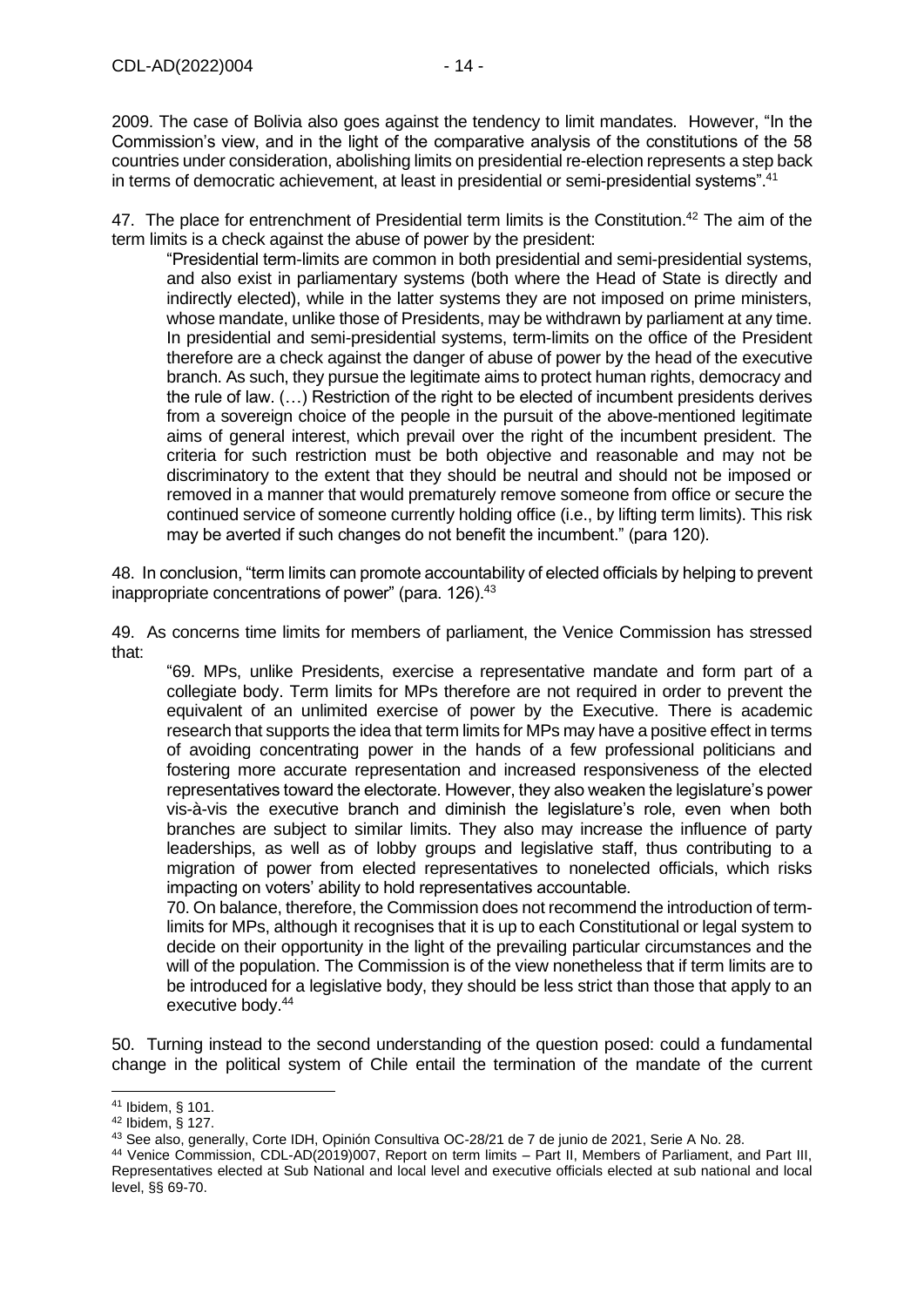President and of the current members of Congress? It is important to note first that the terms of the existing Constitution that establish and delimit the work of the Constitutional Convention impose certain restrictions on the new constitution's ability to terminate the terms of currentlyelected representatives. Article 138 reads, "The New Constitution will not be able to put an early term to the term of the elected authorities in popular vote, unless those institutions that are part of it are suppressed or subject to a substantial modification." More generally, the question of the guarantee of the mandate of elected bodies differs from that of security of tenure of judges or of members of state institutions such as an Ombudsman or a High Judicial Council (neither of which exist in the current Chilean constitutional system), which is designed to protect these institutions from interference in their independent work. The Chilean President and the Congress have been directly elected to perform the duties set out in the current constitution. Should the institutional arrangements and the tasks which are attributed to them substantially change, the mandate given to them by the electorate would be affected and it is reasonable to expect the electorate to be given the possibility to choose who is to perform the new tasks. $45$  If the new Constitution does bring about a regime change, it will be essential both to respect existing Article 138 and to include adequate transitional provisions to settle the expiry of the mandate of the office holders elected under the previous constitution and the holding of new elections, while still ensuring institutional stability and continuity.

#### <span id="page-14-0"></span>**v. Do you consider it advisable to eliminate the Constitutional Tribunal from the eventual new Constitution of Chile? What is your opinion on the competence of this body to exercise prior review of constitutionality, and is this form of prior review in accordance with a democratic system? If the Constitutional Tribunal were to be abolished, should there still be a system of review of constitutionality; what powers and which body should exercise them?**

51. The Venice Commission has consistently supported the existence of constitutional review, although that judicial review can take a variety of different institutional forms:

"The Venice Commission usually recommends providing for a constitutional court or equivalent body. What is essential is an effective guarantee of the conformity of governmental action, including legislation, with the Constitution. There may be other ways to ensure such conformity. For example, Finnish law provides at the same time for a priori review of constitutionality by the Constitutional Law Commission and for a posteriori judicial control in case the application of a statutory provision would lead to an evident conflict with the Constitution. In the specific national context, this has proven sufficient."<sup>46</sup>

52. There do exist constitutional systems in which a Supreme Court of more general jurisdiction is responsible for constitutional review and no separate Constitutional Court has been established. However, the Venice Commission has consistently favoured the establishment of a separate and specialized constitutional court, especially in newer democracies.<sup>47</sup> A dedicated constitutional court can offer a more effective protection of human rights, separation of powers, constitutional legality, and the supremacy of the constitution than a Supreme Court where constitutional review is one task among others. In addition, the expertise needed in the constitutional review may differ from that typical of an appellate court. Furthermore, the legitimacy

<sup>45</sup> The Venice Commission has stated that "It is legitimate to replace ministers and other holders of political office following elections; but if in the domestic system an institution enjoys some sort of autonomy or, a fortiori, is defined as "independent" replace key office holders on account of the change in the political majority and under the pretext of a legislative reform appears to run counter to the Constitution and to the Rule of law": CDL-AD(2021)012, Opinion on the draft amendments to the Law on the State Prosecution Service and the draft Law on the Prosecutor's Office for Organised Crime and Corruption of Montenegro, §30). See also, for independent institutions, CDL-PI(2020)014, Urgent Joint Amicus Curiae Brief Of The Venice Commission And The Directorate General Of Human Rights And Rule Of Law (DGI) Of The Council Of Europe On Three Legal Questions Concerning The Mandate Of Members Of Constitutional Bodies in the Republic of Moldova, § 19, §28).

<sup>46</sup> Venice Commission, CDL-AD(2016)007rev, Rule of Law checklist, para 108.

<sup>47</sup> CDL-AD(2016)025, Joint Opinion on the Draft Law "On Introduction of Amendments and Changes to the Constitution" of the Kyrgyz Republic, paragraph 47; Rule of Law Checklist, § 108.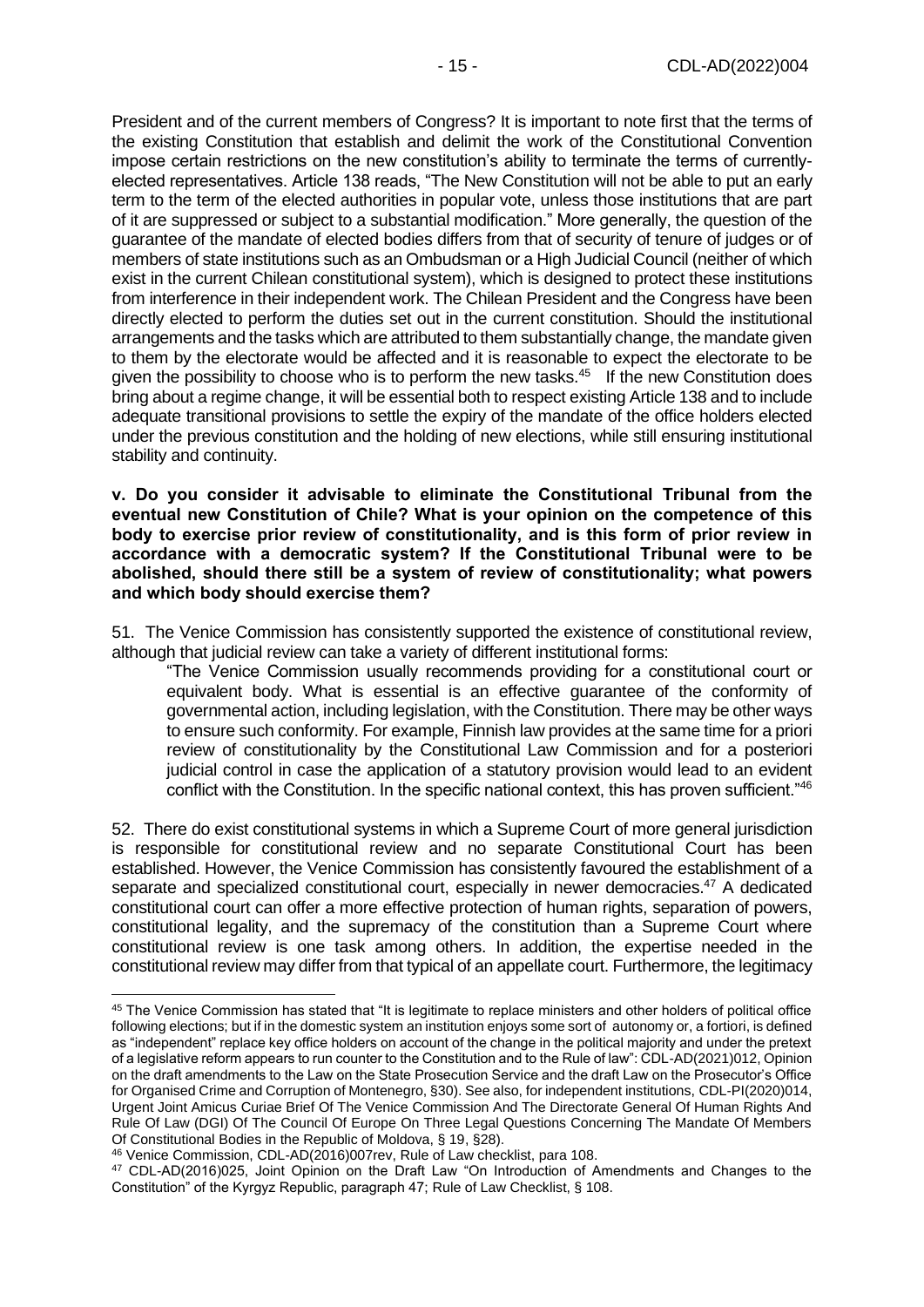of constitutional review, including the role of a 'negative legislator', poses distinctive requirements for the composition of the court and the appointment procedure of its members – requirements which differ from those that apply to a Supreme Court as an ordinary appellate jurisdiction. All these viewpoints speak in favour of a separate and specialized constitutional court.

53. More specific requirements for an adequate system of constitutional judicial review can also be identified:

"[f]ull judicial review of constitutionality is indeed the most effective means to ensure respect for the Constitution and includes a number of aspects …. First, the question of locus standi is very important: leaving the possibility to ask for a review of constitutionality only to the legislative or executive branch of government may severely limit the number of cases and therefore the scope of the review. Individual access to constitutional jurisdiction has therefore been developed in a vast majority of countries, at least in Europe. Such access may be direct or indirect (by way of an objection raised before an ordinary court, which refers the issue to the constitutional court).<sup>48</sup> Second, there should be no limitation as to the kinds of acts which can be submitted to constitutional review: it must be possible to do so for (general) normative as well as for individual (administrative or judicial) acts. However, an individual interest may be required on the part of a private applicant."<sup>49</sup>

54. As concerns the appointment/election of the judges of a Constitutional Court, the Venice Commission has previously stated that the composition of a Constitutional Court and the procedure for appointing judges to the Constitutional Court are among the most important and sensitive questions of constitutional adjudication and for the preservation of a credible system of the rule of constitutional law.<sup>50</sup> It is necessary to ensure both the independence of the judges of the Constitutional Court and to involve different state organs and political forces in the appointment process so that the judges are seen as being more than merely the instrument of one or another political force.<sup>51</sup> The Venice Commission has also recommended that, if constitutional judges are elected by parliament, their election should be made by a two-thirds majority with a mechanism against deadlocks, and that the mandate of the constitutional judges should be non-renewable. 52

55. As concerns the number of justices, the Venice Commission has stated in the past that "[i]t would be better for the number of Constitutional Court judges to be uneven. An even number of judges would place too heavy a responsibility on the President who, in the event of a tied vote, would in practice be forced to take the decision alone by using his casting vote."<sup>53</sup>

56. In comparative constitutional law, the paradigmatic form of judicial review is *ex posteriori* control. There are nevertheless at least some a priori mechanisms of control in many constitutional systems. France is probably the best known example, but ex ante or preventative review for some issues also exists in other countries. For instance, in Spain ex ante review exists for international treaties (Article 95 Spanish Constitution) and for Statutes of Autonomy of the Autonomous Communities (Article 79 of the Organic Law of the Constitutional Tribunal, introduced in 2015). Although it is the exception to the more general rule of ex post review, the

<sup>48</sup> Venice Commission, CDL-AD(2021)001, Revised report on individual access to constitutional justice, [https://www.venice.coe.int/webforms/documents/?pdf=CDL-AD\(2021\)001-e,](https://www.venice.coe.int/webforms/documents/?pdf=CDL-AD(2021)001-e) §§ 42 ff.

<sup>49</sup> Rule of Law Checklist, para. 109

<sup>50</sup> Venice Commission, CDL-AD(2013)032, Opinion on the Final Draft Constitution of the Republic of Tunisia, § 126.

<sup>51</sup> CDL-AD(2004)043 Opinion on the Proposal to Amend the Constitution of the Republic of Moldova (introduction of the individual complaint to the constitutional court), paragraphs 18-19.

<sup>52</sup> Opinion on the draft amendments to three constitutional provisions relating to the Constitutional Court, the Supreme State Prosecutor and the Judicial Council of Montenegro; see also: CDL-AD(2007)047, §§ 122,123; CDL-AD(2012)024, § 35; CDL-AD(2011)040 § 24; CDL-AD (2017)001 §§ 58-59.

<sup>53</sup> CDL(1995)045, Opinion on the draft amendments to the Constitution of the Republic of Hungary, § 11; CDL-JU(1997)034rev2 Report on the composition of Constitutional Court and comparative table, page 23, section 9.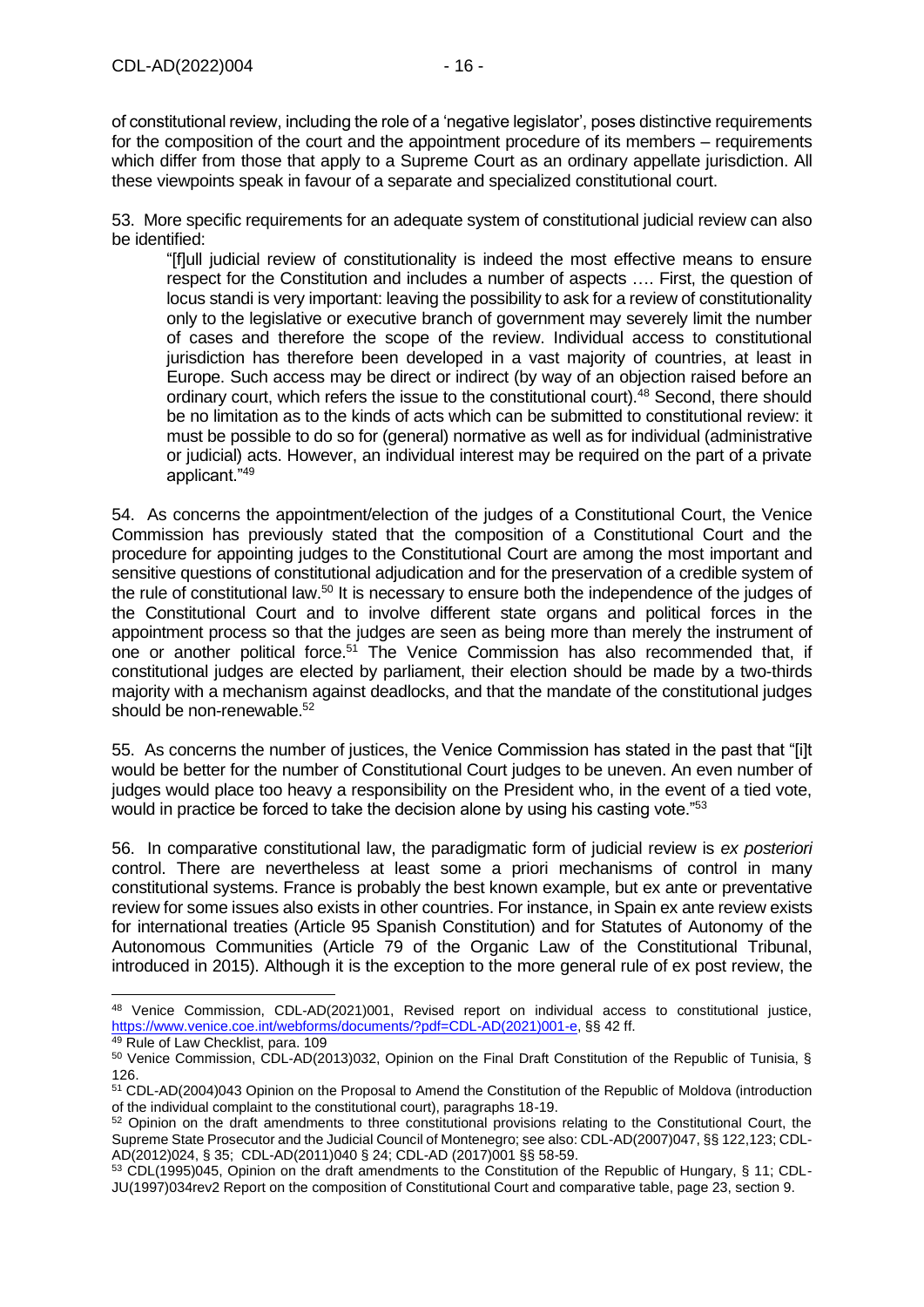aims of these mechanisms seem to justify such preventive control: preventing the incompatibility between the Constitution and international treaties or preventing a conflict of legitimacy between the regional Parliament and the national Parliament. For these reasons, the Venice Commission has noted in the past that,

"ex ante constitutional review is seen in many countries, i.e. before the enactment of legislation, as a highly important device for securing constitutionality of legislation. Nevertheless, there is no common European standard as regards the initiators and the concrete modalities of this review. States decide, in accordance to their own constitutional traditions and specific needs, which organs, and to what extent, are authorized to conduct an a priori review and who should have the right to initiate it."<sup>54</sup>

57. Among these different institutional models, the Venice Commission has concluded in the past, on the basis of comparative constitutional practice, that "the Constitutional Court should be seen as the only and best placed body to conduct ex ante binding review."<sup>55</sup> At the same time, it is true that ex ante control might be considered more problematic from the point of view of separation of powers. For this reason, "to avoid over-politicizing the work of the Constitutional Court and its authority as a judicial body, the right to initiate ex ante review should be granted rather restrictively."<sup>56</sup> In addition, ex ante review can be organized in a way that minimizes the risk or impression of inappropriate interference of a judicial body in the democratic legislative process. If by ex ante constitutional review is meant the review taking place after adoption by Parliament but before the entry into force of the statute, for instance, the risk is somewhat less pronounced. By contrast, requiring a lower threshold of votes for the exercise of ex ante control than ex post review of legislation (as is currently the case in Chile) appears to the Venice Commission to be unprecedented and to increase the risk of politicization.

# <span id="page-16-0"></span>**vi. As to the compatibility with international standards of**

a. an evaluation system for all judges;

- b. fixed terms for judges of the Courts of Appeal and the Supreme Court;
- c. the removal of judicial immunity;

d. the establishment of an autonomous body responsible for the management of the judiciary (Judicial council), composed of representatives of state powers, members of civil society and indigenous peoples;

e. The introduction of a special indigenous jurisdiction, charged with delivering justice to members of indigenous peoples;

f. the introduction of a gender perspective in the jurisdictional function;

g. the requirement of gender parity in the judicial structure.

58. It should be stressed at the outset that the independence of the judiciary is a key element of the rule of law: "The exercise of legislative and executive power should be reviewable for its constitutionality and legality by an independent and impartial judiciary. A well-functioning judiciary, whose decisions are effectively implemented, is of the highest importance for the maintenance and enhancement of the Rule of Law."<sup>57</sup> "The judiciary should be independent. Independence means that the judiciary is free from external pressure, and is not subject to political influence or manipulation, in particular by the executive branch. This requirement is an

<sup>54</sup> CDL-AD(2011)001 Opinion on three legal questions arising in the process of drafting the New Constitution of Hungary, paragraphs 34-35.

<sup>55</sup> CDL-AD(2011)001 Opinion on three legal questions arising in the process of drafting the New Constitution of Hungary, paragraph 37.

<sup>56</sup> CDL-AD(2011)001 Opinion on three legal questions arising in the process of drafting the New Constitution of Hungary, paragraph 37.

<sup>57</sup> CDL-AD(2016)007, Rule of Law Checklist, § 39.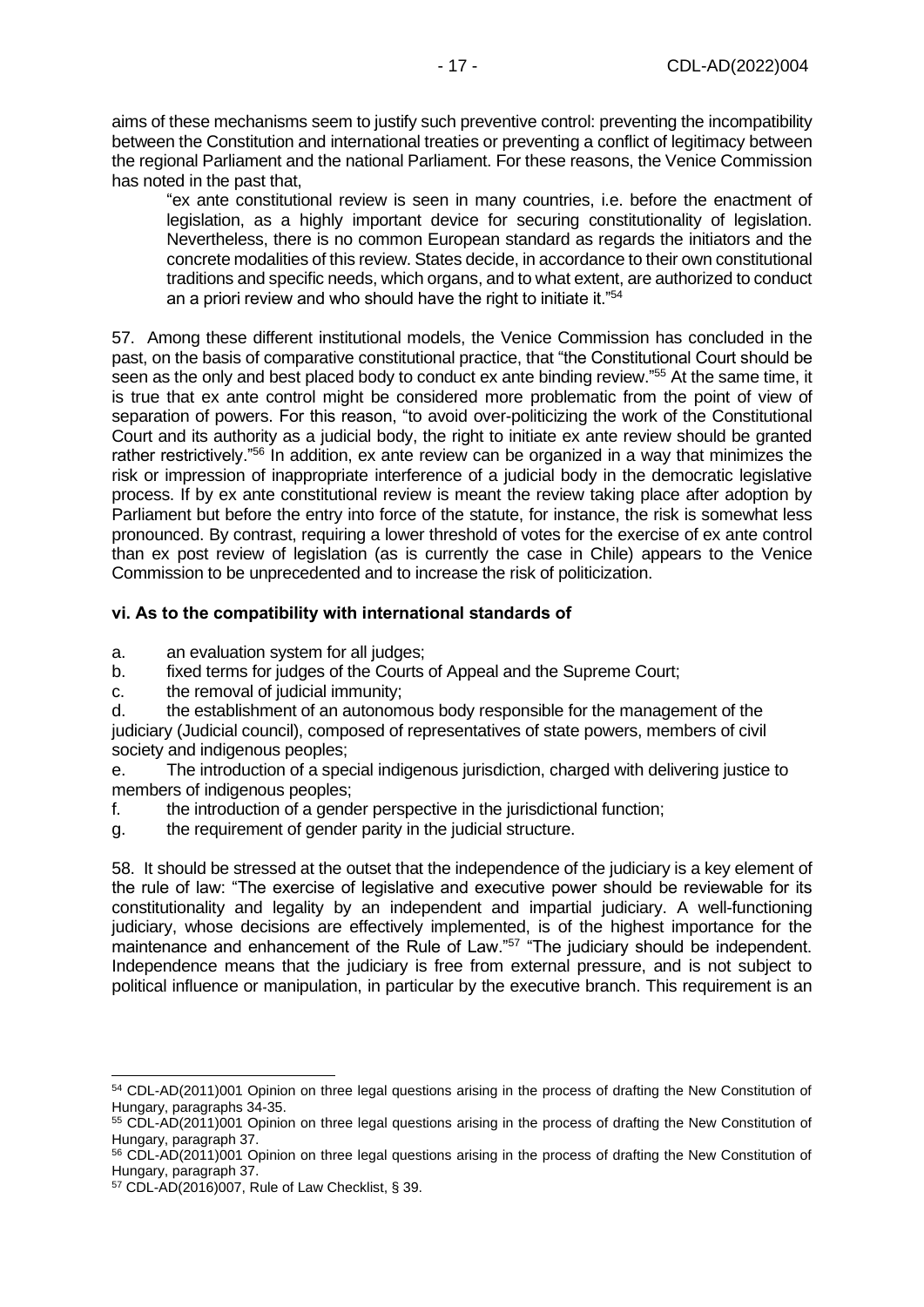integral part of the fundamental democratic principle of the separation of powers. Judges should not be subject to political influence or manipulation."<sup>58</sup>

59. According to the Venice Commission "The basic principles ensuring the independence of the judiciary should be set out in the Constitution or equivalent texts."<sup>59</sup> Then, the Constitution or an Organic Law or the equivalent, and not an ordinary Statute, should define the mechanisms for preserving the independence of the judiciary.

60. Judicial independence is not an end in itself, but its aim is related with the preservation of the fundamental rights of the citizens: "The independence of the judiciary has both an objective component, as an indispensable quality of the Judiciary as such, and a subjective component as the right of an individual to have his/her rights and freedoms determined by an independent judge. Without independent judges there can be no correct and lawful implementation of rights and freedoms. The independence of the judiciary is not a personal privilege of the judges but it is justified by the need to enable judges to fulfil their role of guardians of the rights and freedoms of the people."<sup>60</sup>

# <span id="page-17-0"></span>**a. Evaluation system**

61. Concerning the possibility that judges are subject to an evaluation system:

"[r]egular evaluations of the performances of a judge are important instruments for the judge to improve his/her work and can also serve as a basis for promotion. It is important that the evaluation is primarily qualitative and focuses on the professional skills, personal competence and social competence of the judge. There should not be any evaluation on the basis of the content of the decisions and verdicts, and in particular, quantitative criteria". 61

62. In respect of quantitative criteria, the Commission has added that "the quality of a judge's performance cannot be measured by counting the number of cases processed regardless of their complexity, or the number of judgments upheld at the higher instance."<sup>62</sup>

63. Additionally, "[e]valuation should not be seen as a tool for policing judges, but on the contrary, as a means of encouraging them to improve, which will reflect on the system as a whole".<sup>63</sup> In this regard, respect must be had for the principle of the primacy of independence. As the Consultative Council of European Judges has explained:

"the fundamental rule for any individual evaluation of judges must be that it maintains total respect for judicial independence. When an individual evaluation has consequences for a judge's promotion, salary and pension or may even lead to his or her removal from office, there is a risk that the evaluated judge will not decide cases according to his or her

<sup>58</sup> Ibidem, § 74. See also Corte IDH, Caso del Tribunal Constitucional (Camba Campos y otros) Vs. Ecuador. Excepciones Preliminares, Fondo, Reparaciones y Costas. Sentencia de 28 de agosto de 2013. Serie C No. 268, para 188: "one of the main objectives of the separation of the public powers is to guarantee the independence of judges. The objective of protection stems from the need to avoid the judicial system, in general, and its members, in particular, being subjected to possible undue constraints in the exercise of their function by organs outside the Judiciary or even by those judges who exercise review or appeal functions."

<sup>59</sup> CDL-AD(2010)004, Report on the Independence of the Judicial system Part I: the independence of judges, para 22.

 $60$  Ibidem, § 6.

<sup>61</sup> CDL-AD(2011)012, Joint Opinion on the constitutional law on the judicial system and status of judges of Kazakhstan, *§* 55.

<sup>62</sup> CDL-AD(2014)007, Joint Opinion of the Venice Commission and the Directorate of Human Rights (DHR) of the Directorate General of Human Rights and Rule of Law (DGI) of the Council of Europe on the Draft Law amending and supplementing the judicial code (evaluation system for judges) of Armenia; § 34. <sup>63</sup> Ibidem, § 24.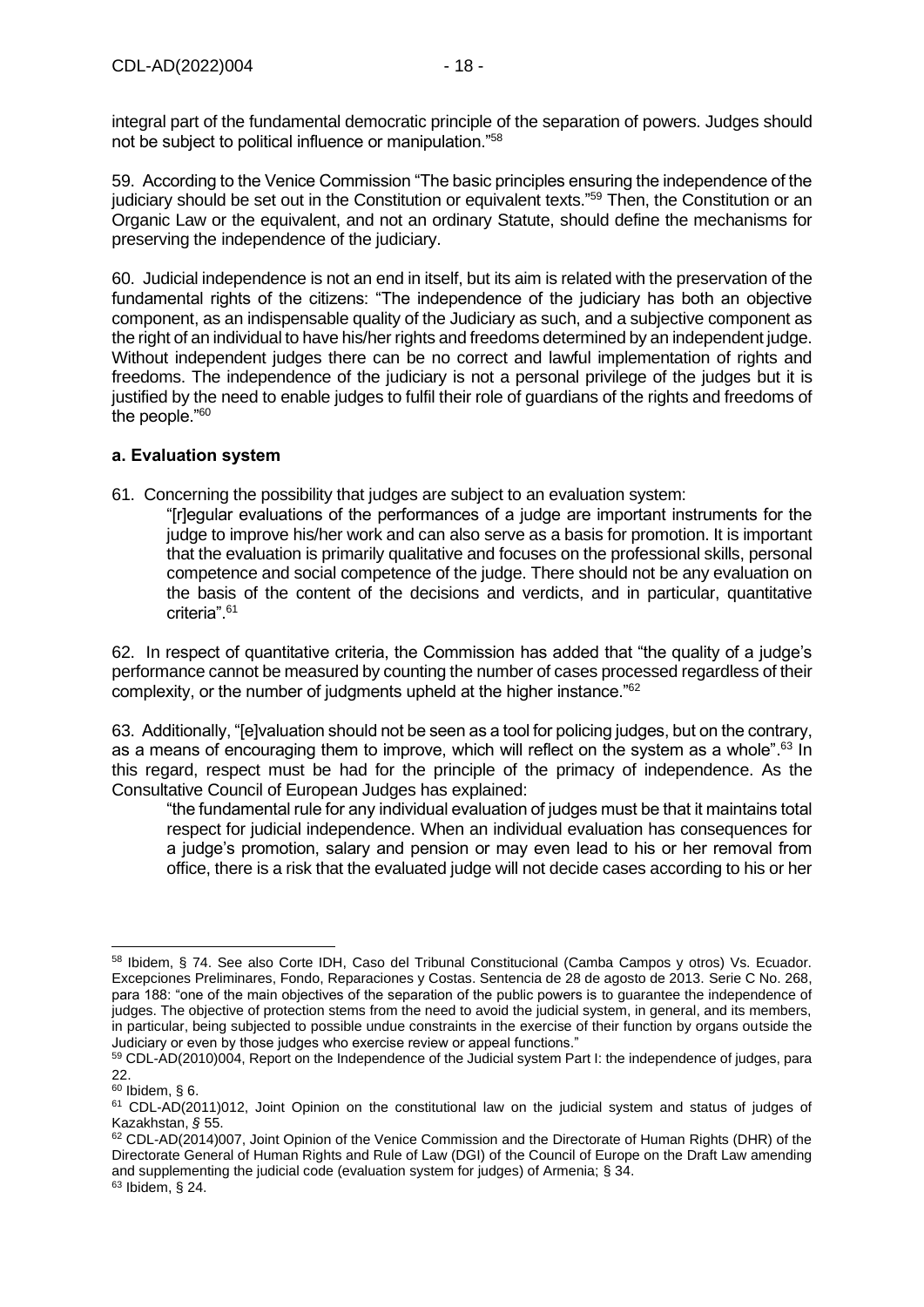objective interpretation of the facts and the law, but in a way that may be thought to please the evaluators."<sup>64</sup>

# <span id="page-18-0"></span>**b. Fixed terms for judicial service**

64. The Venice Commission has clearly stated that "Limited or renewable terms in office may make judges dependent on the authority which appointed them or has the power to re-appoint them."<sup>65</sup> "Any possible renewal of a term of office could adversely affect the independence and impartiality of judges."<sup>66</sup> For this reason, the Venice Commission strongly recommends that judges' tenure finishes with retirement.<sup>67</sup>

65. Further, the Commission has clarified that "The retirement age for judges should be clearly set out in the legislation. Any doubt or ambiguity has to be avoided and a body taking decisions on retirement should not be able to exert discretion. […]"<sup>68</sup>"[...] The Venice Commission has expressed strong criticism of the reduction of the retirement age when this applies to sitting judges but has expressed no objection in principle to extend the retirement age, if sitting judges retain a possibility to retire under current rules.<sup>69</sup>

66. According to international standards, judges may only be removed from office by a decision of an independent body on the ground of serious breaches of disciplinary or criminal provisions established by law, following due process and with the possibility of appealing the decision on removal to a higher judicial authority.<sup>70</sup> The Inter-American Court of Human Rights has decisively confirmed these principles as well. 71

# <span id="page-18-1"></span>**c. Extinction of judicial immunity**

67. The Venice Commission has stated that "It is indisputable that judges have to be protected against undue external influence. To this end they should enjoy functional – but only functional – immunity (immunity from prosecution for acts performed in the exercise of their functions, with the exception of intentional crimes, e.g. taking bribes)."<sup>72</sup>

68. The above, in view of the fact that "[w]hile functional safeguards are needed to guarantee judicial independence against undue external influence, broad immunity is not"<sup>73</sup>.

69. Additionally, it should be noted that "[j]udicial immunity is not an end in itself, but serves the independence of the judge who should be able to decide cases without fearing civil or criminal

<sup>&</sup>lt;sup>64</sup> Opinion No. 17 (2014) of the Consultative Council of European Judges (CCJE), "The Evaluation Of Judges' Work, The Quality of Justice and Respect for Judicial Independence". Par. 6.

<sup>65</sup> CDL-AD(2016)007, Rule of Law Checklist, §76.

<sup>66</sup> CDL-AD(2002)012, Opinion on the Draft Revision of the Romanian Constitution, §57.

<sup>67</sup> CDL-AD(2010)004, Report on the Independence of the Judicial System Part I, § 35.

<sup>68</sup> CDL-AD(2013)034, Opinion on proposals amending the draft law on the amendments to the constitution to strengthen the independence of judges of Ukraine, §52.

<sup>69</sup> CDL-AD(2018)028, Opinion on Constitutional arrangements and separation of powers and the independence of the judiciary and law enforcement of Malta, § 42.

<sup>70</sup> CDL-AD(2016)007, Rule of Law Checklist, page 20, benchmarks ii, iii and iv., §78; CDL-AD(2016)009, Final Opinion on the revised draft constitutional amendments on the Judiciary (15 January 2016) of Albania, §34; CDL-AD(2014)006, Joint opinion of the Venice Commission and the Directorate of Human Rights (DHR) of the Directorate General of Human Rights and Rule of Law of the Council of Europe, and of the OSCE Office for Democratic Institutions and Human Rights (OSCE/ODIHR) on the draft law on disciplinary liability of judges of the Republic of Moldova, §12.

<sup>71</sup> Corte IDH. Caso Reverón Trujillo Vs. Venezuela. Excepción Preliminar, Fondo, Reparaciones y Costas. Sentencia de 30 de junio de 2009. Serie C No. 197, para. 67-68, 75-79.

<sup>72</sup> CDL-AD(2010)004-e. *Report on the Independence of the Judicial System Part I: The Independence of Judges adopted by the Venice Commission at its 82nd Plenary Session (Venice, 12-13 March 2010).* Par. 61.

<sup>73</sup> CDL-AD(2015)013-e. *Opinion on draft constitutional amendments on the immunity of Members of Parliament and judges of Ukraine, adopted by the Venice Commission at its 103rd plenary session (Venice, 19-20 June 2015).* Par. 25.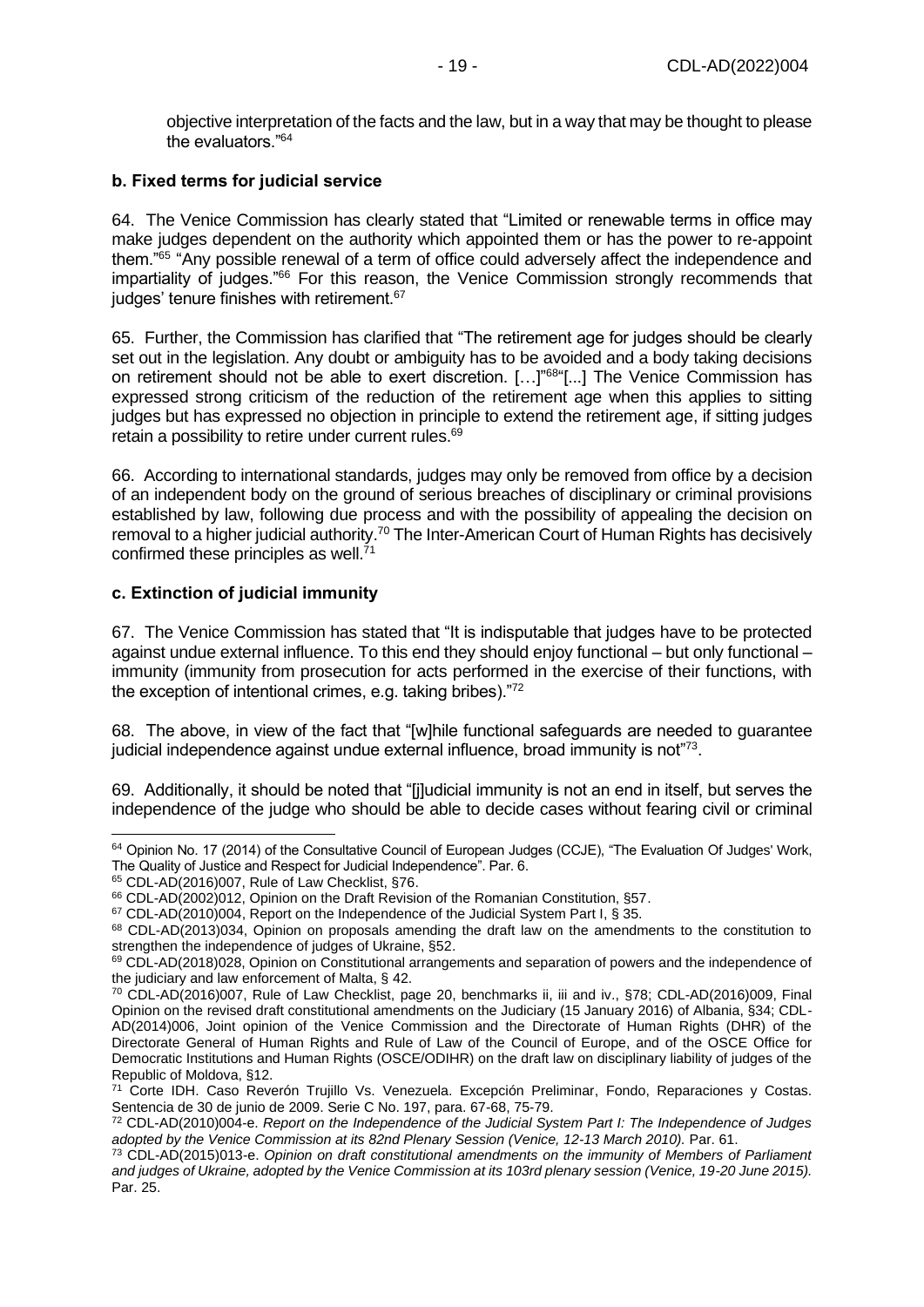liability for judicial adjudication done in good faith."<sup>74</sup> "[T]he justification for procedural immunity for judges - where it exists - cannot be to protect the judge from criminal prosecution, but only from false accusations that are levelled against a judge in order to exert pressure on him or her".<sup>75</sup>

# <span id="page-19-0"></span>**d. Autonomous body that carries out the formation and selection of judges**

70. The Venice Commission first wishes to underline that, regardless of the type of organism that carries out the formation and selection of judges, it should be established that "[i]nstitutional rules have to be designed in such a way as to guarantee the selection of highly qualified and personally reliable judges."<sup>76</sup> Furthermore, the regulation of formation and selection of judges must be guaranteed in the Constitution, just as the "basic principles ensuring the independence of the judiciary." <sup>77</sup> Moreover, international standards favour a system with "extensive depoliticization of the process."<sup>78</sup> Similarly, "[t]he authority taking decisions on the selection and career of judges should be independent of the executive and legislative powers".<sup>79</sup> Consequently, "all decisions concerning appointment and the professional career of judges should be based on merit, applying objective criteria within the framework of the law."80

71. It is the Venice Commission's view that it is an appropriate method for guaranteeing the independence of the judiciary that an independent judicial council has decisive influence on decisions on the appointment and career of judges.<sup>81</sup>

72. The judicial council should have a pluralistic composition with a substantial part and at least half of its members being judges. With the exception of ex-officio members these judges should be elected or appointed by their peers. [A]mong the judicial members of the Judicial Council there should be a balanced representation of judges from different levels and courts.<sup>82</sup>

73. In order to provide for democratic legitimacy of the Judicial Council, other members should be elected by Parliament among persons with appropriate legal qualification taking into account possible conflicts of interest.<sup>83</sup> Additionally, "in order to insulate the judicial council from politics its members should not be active members of parliament." <sup>84</sup> Elections from the parliamentary component should be by a two-thirds qualified majority, with a mechanism against possible deadlocks or by some proportional method which ensures that the opposition has an influence on the composition of the Council.<sup>85</sup>

74. The Venice Commission has previously, in relation to the composition of High Judicial and Prosecutorial Councils, strongly supported policies aimed to ensure gender balance in public

<sup>74</sup> CDL-AD(2013)008-e. *Amicus curiae brief on the Immunity of Judges for the Constitutional Court of Moldova, adopted by the Venice Commission at its 94th Plenary Session (Venice, 8-9 March 2013)*. Par. 20.

<sup>75</sup> CDL-AD(2013)008-e. *Amicus curiae brief on the Immunity of Judges for the Constitutional Court of Moldova, §* 23.

<sup>76</sup> CDL-AD(2010)004-e. *Report on the Independence of the Judicial System Part I: The Independence of Judges , §* 8.

<sup>77</sup> Ibidem, § 22.

<sup>78</sup> CDL-AD(2007)028-e. *Judicial Appointments, §* 3.

<sup>79</sup> Committee of Ministers of the Council of Europe, Recommendation No. R (2010)12 from 17 November, 2010 on judges: independence, efficiency an responsibilities, p. 46 and 47; Venice Commission, CDL-AD(2011)019, O*pinion on the draft law on the council for the selection of judges of Kyrgyzstan.* § 11.

<sup>80</sup> CDL-AD(2010)004-e. *Report on the Independence of the Judicial System Part I: The Independence of Judges , §* 27.

<sup>81</sup> Ibidem, *§* 32.

<sup>82</sup> CDL-AD(2012)024, Opinion on two Sets of draft Amendments to the Constitutional Provisions relating to the Judiciary of Montenegro, §23.

<sup>83</sup> Ibidem, §29

<sup>84</sup> CDL-AD(2007)028-e. *Judicial Appointments - Report adopted by the Venice Commission at its 70th Plenary Session (Venice, 16-17 March 2007).* Par. 32.

<sup>85</sup> Among many others: CDL-AD(2013)007, Opinion on the Draft Amendments to the Organic Law on Courts of General Jurisdiction of Georgia, §§52-53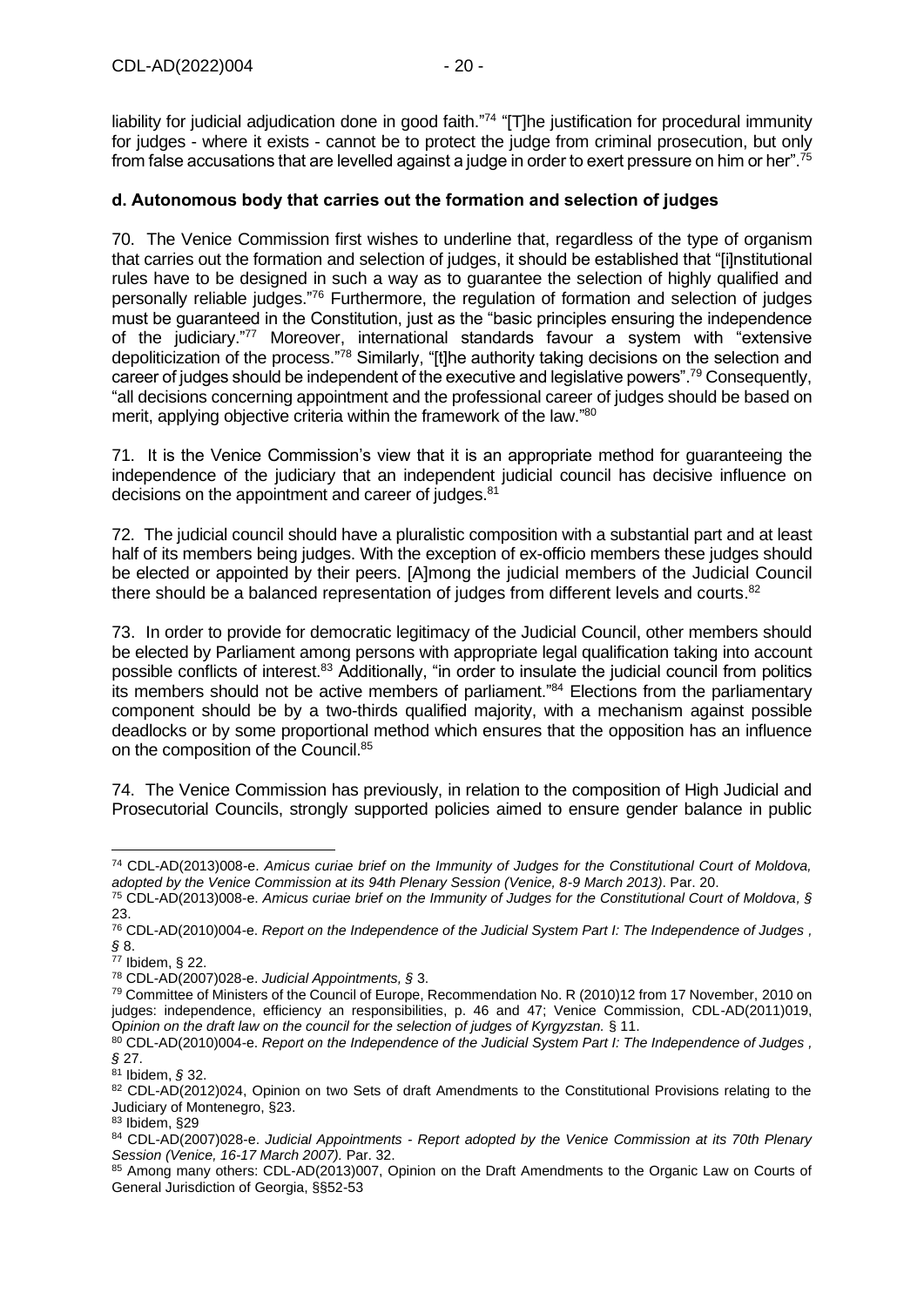institutions and expressed the view that they should be welcomed and that all efforts in this direction should be praised. However, the Commission also warned that an inflexible legal provision setting a quota along ethnic and gender lines over those of professional competence taking the country's size and population into account - may undermine the effective functioning of the system.<sup>86</sup>

#### <span id="page-20-0"></span>**e. Indigenous jurisdiction**

(see Section vii.a) below)

#### <span id="page-20-1"></span>**f. The introduction of a gender perspective in the jurisdictional function**

75. Besides judicial independence, impartiality is a crucial constitutional principle with respect to the exercise of judicial power. Both the American Convention on Human Rights and the European Convention on Human Rights consecrate impartiality as a requirement of the right to a fair trial.<sup>87</sup> From this follows that the guiding principle should be that any requirement imposed on the judiciary should contribute to judicial impartiality rather than detract from it. In this sense, the introduction of a "gender perspective" in adjudication is certainly a legitimate political and social choice, and it can be helpful in guaranteeing human rights so long as it is appropriately specified so as to promote impartiality – for example, to take into account the specific situations that disadvantage women, with the aim of securing impartiality by avoiding bias towards them in adjudication. In no case should such perspective entail a privileged position or predetermine an outcome to a case.

76. The introduction of such perspectives may be done with the intention of raising awareness of the barriers and obstacles that historically have limited women's equal access to justice. In this sense, the Inter-American Court of Human Rights has ruled about the obligation of States to guarantee a stronger protection in cases involving women: "[i]n cases of violence against women, the general obligations established in Articles 8 and 25 of the American Convention are complemented and enhanced by the obligations arising for States parties from a specific Inter-American treaty, the Convention of Belem do Pará. Article 7(b) of this Convention specifically obliges the States parties to apply due diligence to prevent, punish and eradicate violence against women." 88

77. When States incorporate this analytical strategy, they should do it in such a way that it serves as a tool for identifying inequalities which may lead to biases in judicial proceedings, in the service of strengthening judicial impartiality, and not sacrificing judicial impartiality to other social goals.

#### <span id="page-20-2"></span>**g. The requirement of gender parity in the judicial structure**

78. A number of international treaties require measures to be taken to promote women's equal participation in public institutions, for instance, the Convention on the Elimination of Discrimination against Women<sup>89</sup> and the Beijing Declaration and Platform of Action (1995).<sup>90</sup> This legitimate and important aim applies to judicial institutions as well.

<sup>86</sup> CDL-AD(2014)008, Opinion on the draft Law on the High Judicial and Prosecutorial Council of Bosnia and Herzegovina, §§32 and 35.

<sup>87</sup> See Article 6.1. of the European Convention on Human Rights and Article 8.1 of the American Convention of Human Rights.

<sup>88</sup> I/A Court H.R., Case of Fernández Ortega et al. v. Mexico. Preliminary Objection, Merits, Reparations, and Costs. Judgment of August 30, 2010. Series C No. 215. Par. 193. Most recently, see also Opinión Consultiva OC-27/21 de 5 de mayo de 2021. Serie A No. 27. párr. 65; Corte IDH.

<sup>89</sup> Committee on the Elimination of Discrimination against Women. CEDAW/C/CHL/CO/7. Concluding observations on the seventh periodic report of Chile. 14 March 2018. Par. 15.a.

<sup>&</sup>lt;sup>90</sup> United Nations. A/CONF.177/20/Rev.1. Report of the Fourth World Conference on Women Beijing, 4-15 September 1995. Strategic objective G.1. Par. 190.a.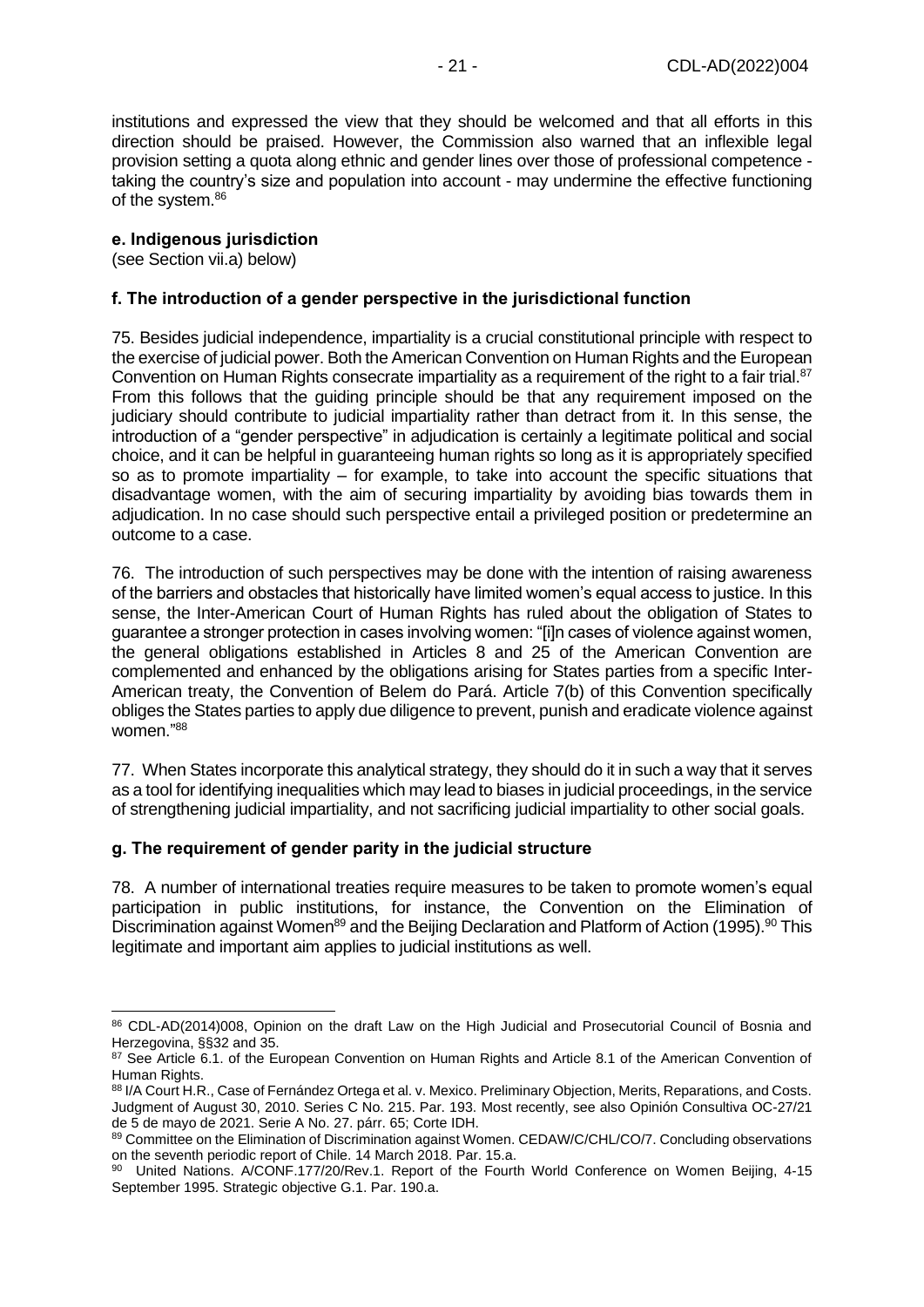79. As seen, the Venice Commission has previously, in relation to the composition of High Judicial and Prosecutorial Councils, strongly supported policies aimed to ensure gender balance in public institutions and expressed the view that they should be welcomed and that all efforts in this direction should be praised.<sup>91</sup> However, the Commission also warned that "an inflexible legal provision setting a quota along ethnic and gender lines over those of professional competence taking the country's size and population into account - may undermine the effective functioning of the system".<sup>92</sup> The overall goal is the more effective and impartial administration of justice.

#### <span id="page-21-0"></span>**vii. Whether the principle of legal pluralism (entailing a parallel indigenous justice) and the provision of reserved seats for indigenous peoples comply with international standards and what would be their advantages and downsides.**

# **a) Legal pluralism (indigenous justice)**

80. The United Nations Declaration on the Rights of Indigenous Peoples proclaims that indigenous peoples "have the right to the full enjoyment, as a collective or as individuals, of all human rights and fundamental freedoms as recognized in the Charter of the United Nations, the Universal Declaration of Human Rights and international human rights law", "are free and equal to all other peoples and individuals and have the right to be free from any kind of discrimination, in the exercise of their rights, in particular that based on their indigenous origin or identity"; "have the right to self-determination. By virtue of that right they freely determine their political status and freely pursue their economic, social and cultural development"; and "have the right to maintain and strengthen their distinct political, legal, economic, social and cultural institutions, while retaining their right to participate fully, if they so choose, in the political, economic, social and cultural life of the State." <sup>93</sup>

81. Article 2 of the Indigenous and Tribal Peoples Convention of 1989 (No. 169),<sup>94</sup>, ratified by Chile on 15 September 2008, provides;

"1. Governments shall have the responsibility for developing, with the participation of the peoples concerned, co-ordinated and systematic action to protect the rights of these peoples and to guarantee respect for their integrity.

2. Such action shall include measures for:

(a) ensuring that members of these peoples benefit on an equal footing from the rights and opportunities which national laws and regulations grant to other members of the population;

(b) promoting the full realisation of the social, economic and cultural rights of these peoples with respect for their social and cultural identity, their customs and traditions and their institutions;

(c) assisting the members of the peoples concerned to eliminate socio-economic gaps that may exist between indigenous and other members of the national community, in a manner compatible with their aspirations and ways of life.

Article 8 provides:

1. In applying national laws and regulations to the peoples concerned, due regard shall be had to their customs or customary laws.

2. These peoples shall have the right to retain their own customs and institutions, where these are not incompatible with fundamental rights defined by the national legal system and with internationally recognised human rights. Procedures shall be established, whenever necessary, to resolve conflicts which may arise in the application of this principle.

<sup>91</sup> CDL-AD(2014)008, Opinion on the draft Law on the High Judicial and Prosecutorial Council of Bosnia and Herzegovina, § 35.

 $92$  Ibidem

<sup>93</sup> Articles 1 -5.

<sup>94</sup> UN declaration of the rights of indigenous peoples; ILO Indigenous and Tribal Peoples Convention of 1989(No. 169).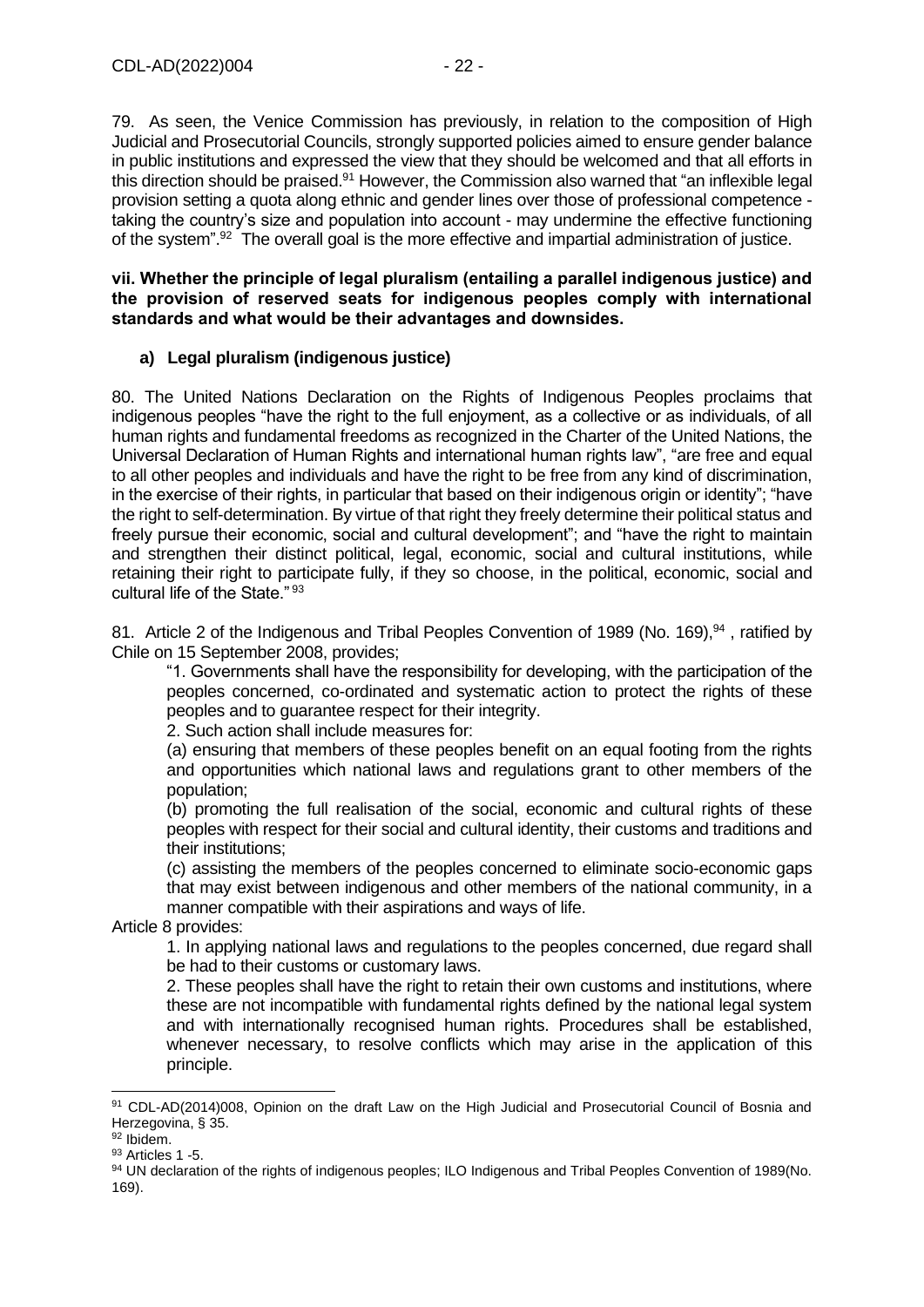3. The application of paragraphs 1 and 2 of this Article shall not prevent members of these peoples from exercising the rights granted to all citizens and from assuming the corresponding duties.

Article 9 provides:

1. To the extent compatible with the national legal system and internationally recognised human rights, the methods customarily practised by the peoples concerned for dealing with offences committed by their members shall be respected.

2. The customs of these peoples in regard to penal matters shall be taken into consideration by the authorities and courts dealing with such cases.

82. The Chilean State must therefore establish the required legal mechanisms to protect the rights of indigenous peoples, including in order to guarantee equality before the law, equal treatment, and non-discrimination. The Venice Commission recalls that "[p]articipation of minorities in public life is primarily founded on formal recognition of the principle of equality".<sup>95</sup> It is relevant to note that about 1,565,915 Chileans identify themselves as indigenous, representing 9% of the population. 96

83. The Inter-American Commission on Human Rights (IACHR) has pointed out that "indigenous peoples can exercise their right to autonomy or self-government through their own authorities and institutions, which may be traditional, but also of recent creation,"<sup>97</sup> and has pointed out that this can be beneficial since "respecting the rights to indigenous autonomy or self-government, allows States to guarantee stability and a harmonious and democratic coexistence of all the inhabitants of their territories."<sup>98</sup>

84. Therefore, the existence of legal and cultural pluralism, within the regional, plurinational, and intercultural State system which is currently being debated within the Constituent Convention of the Republic of Chile, should be understood as a legitimate constitutional strategy aimed at guaranteeing the right to self-determination of the indigenous people of that country notwithstanding the unity and integrity of the country. Precedents of indigenous jurisdictions exist in some other Latin American constitutional systems (e.g., Ecuador, Bolivia, and to some extent Colombia<sup>99</sup>), as well as in the United States and Canada.

85. The Constitution and the state must respect the collective right to culture and selfdetermination of the indigenous peoples. In turn, the indigenous justice system should respect the human rights recognized by the Chilean State in its constitution and in the international treaties to which it is a party. In an opinion on Bolivia, the Venice Commission expressed the view that in providing for a parallel indigenous system, the Constitution needs to contain guarantees of internationally-recognized human rights, including in particular (i) the explicit recognition of the principles of fair trial and equal access to justice as guiding principles in the application of indigenous jurisdiction and (ii) the express prohibition of cruel, inhuman, or degrading treatment.<sup>100</sup>

99 It is worth emphasizing that the percentage of the overall population that identifies as belonging to indigenous communities in Chile is much closer to that of Colombia than Ecuador or Bolivia.

<sup>100</sup> CDL-AD(2011)038 at 50

<sup>95</sup> CDL-MIN(1998)001rev. *Summary Report on Participation of Members of Minorities in Public Life.* Pg. 2.

<sup>96</sup> IWGIA - International Work Group for Indigenous Affairs. *Indigenous Peoples in Chile.* Available in: [https://www.iwgia.org/en/chile.html.](https://www.iwgia.org/en/chile.html) 02/18/2022

<sup>97</sup>IACHR. OEA/Ser.L/V/II. *Right to self-determination of Indigenous and Tribal Peoples*. (ES) Par. 150

<sup>98</sup> IACHR. OEA/Ser.L/V/II.. *Right to self-determination of Indigenous and Tribal Peoples*. (ES) Par. 150 See also United Nations Development Group, *Guidelines on indigenous peoples' issues*, UNDG. HR/P/PT/16, p. 15 (recognizing that "the right to self-determination can be expressed through the formal recognition of traditional institutions, internal justice, and conflict resolution systems, and ways of socio-political organization").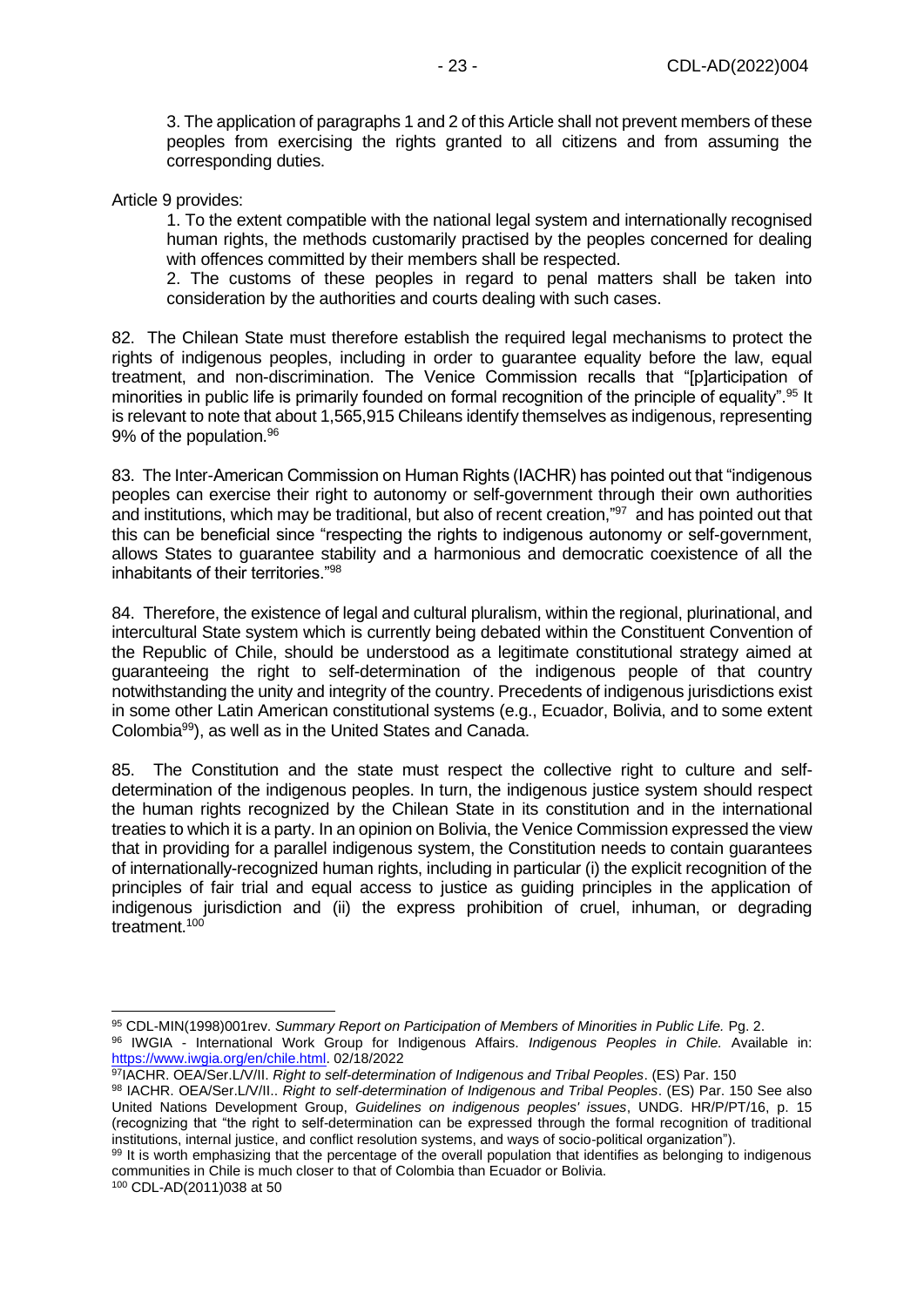86. Establishing a special indigenous jurisdiction should also comply with the principle of the rule of law, which requires some degree of unity and coherence between indigenous and state jurisdiction.

87. In conclusion, in the opinion of the Venice Commission an indigenous justice system must have a meaningful degree of autonomy if it is to be a means of realizing self-determination. At the same time there needs to be a careful and substantial system of coordination between the indigenous justice system and the ordinary justice system. Where the constitutional choice is made to maintain an autonomous and parallel indigenous justice system, the IACHR has also indicated that "it is up to the State to make efforts so that in practice there is a harmonious coexistence between the State and indigenous system of administration and justice"<sup>101</sup> and, to that extent, "it is necessary to promote coordination between [these systems] in order to avoid disagreements in the resolution of conflicts and in the administration of projects and economic resources." 102

88. In the Venice Commission's view, for the constitutional design of the indigenous justice system and related legislation, a free, prior, and informed consultation should be developed so that indigenous people can genuinely and meaningfully participate and expose their thoughts, necessities, and expectations of a new justice system.

89. In order to ensure this coordination successfully without compromising the rule of law, a significant number of crucial and complex issues will need to be addressed. For example: is the jurisdiction of the indigenous system applicable only to disputes between indigenous persons; should it have jurisdiction only over civil matters or also over criminal ones; if it has criminal jurisdiction, is that determined by the identity of the offender or the victim; can there be a choice by the parties to revert to ordinary jurisdiction; what are the limits of substantive indigenous law; how would the difficult questions of co-ordination between indigenous and ordinary courts be resolved, etc. In short, if the new Chilean constitution includes a recognition of a parallel indigenous justice system, a great deal will still need to be resolved in order to make it viable and compatible with the rule of law in general.

90. It is proposed that representatives of the indigenous peoples will sit on the proposed new Judicial Council. It is unclear whether this will entail some competence of the Council over indigenous justice. This is a matter which will require particular attention.

# **b) Reserved seats for indigenous people**

91. Regarding the provision in the electoral system of seats reserved for indigenous people, the Venice Commission's Code of Good Practice in Electoral Matters provides that "In accordance with the principles of international law, the electoral law must guarantee equality for persons belonging to national minorities, which includes prohibiting any discrimination against them. In particular, the national minorities must be allowed to set up political parties. Constituency delimitations and quorum regulations must not be such as to form an obstacle to the presence of persons belonging to minorities in the elected body. Certain measures taken to ensure minimum representation for minorities either by reserving seats for them or by providing for exceptions to the normal rules on seat distribution, eg by waiving the quorum for the national minorities' parties, do not infringe the principle of equality. It may also be foreseen that people belonging to national minorities have the right to vote for both general and national minority lists. However, neither candidates nor electors must be required to indicate their affiliation with any national minority."<sup>103</sup>

<sup>101</sup> IACHR. OEA/Ser.L/V/II. Right to self-determination of Indigenous and Tribal Peoples. (ES) § 161. <sup>102</sup> Ibidem.

<sup>103</sup> CDL-AD(2002)023rev2, Code of good practice in electoral matters, I.2.4.; see also CDL-AD(2005)009, Report On Electoral Rules And Affirmative Action For National Minorities' Participation In Decision-Making Process In European Countries, §§ 67-68.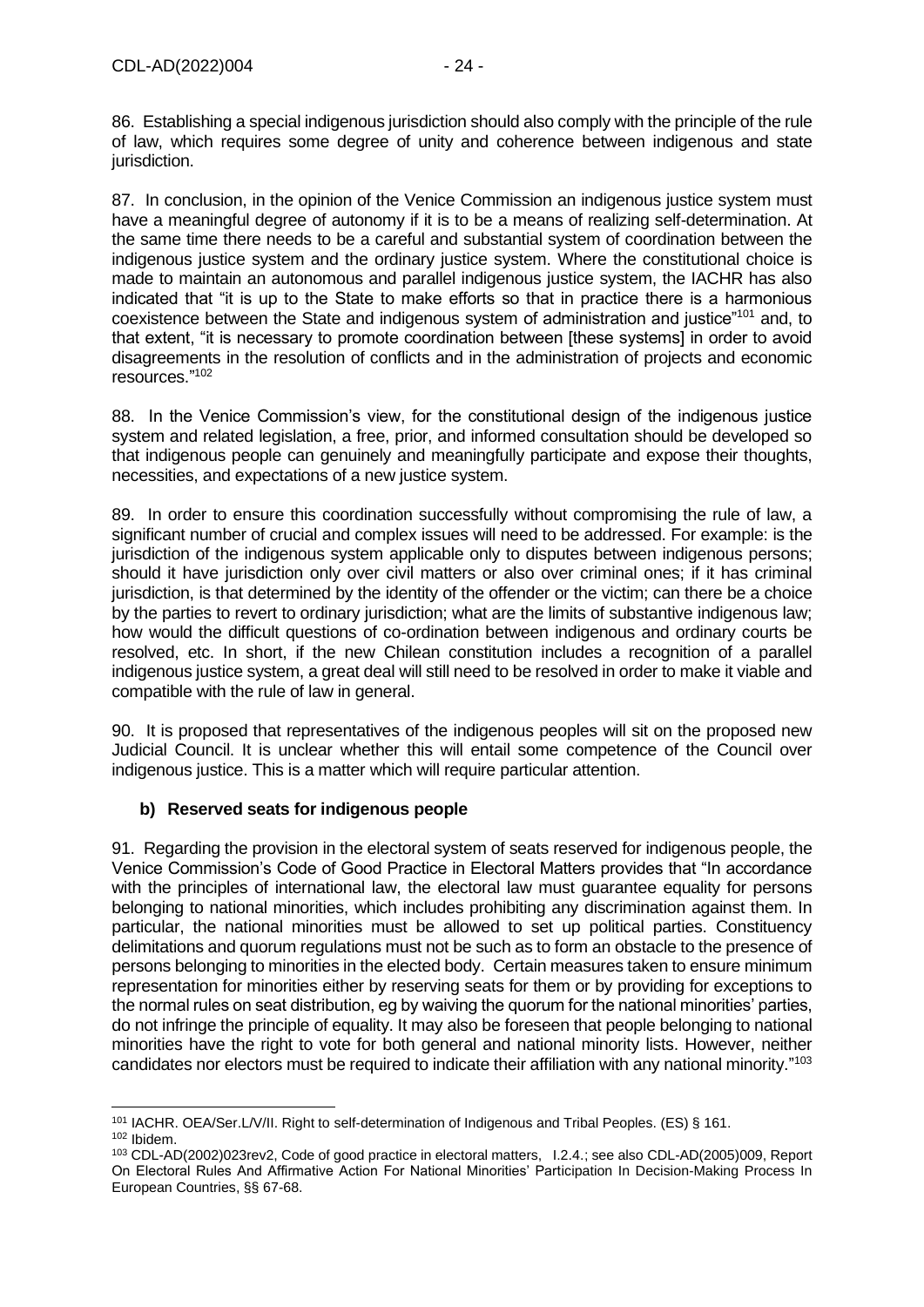92. Considering that indigenous people belong to groups that have historically been discriminated against and suffer the consequences of social and structural inequalities, instituting various forms of affirmative action can serve as an adequate mechanism to make them part of the decision-making process in the democratically elected political organs of the state. Therefore, the Venice Commission considers that contemplating, at the constitutional level, reserved seats in parliament for indigenous people is a measure consistent with the realization of the principle of equality within the right to political participation, in terms of Articles 23.1.c and 24 of the American Convention on Human Rights; 1 and 21.2 of the Universal Declaration of Human Rights; and 25.c and 26 of the International Covenant on Civil and Political Rights.

93. The realization of the proposal to reserve seats for indigenous peoples would require considerable further specification for it to be fair and functional. It must be achieved based on measures that consider Chile's historical, political, and cultural context, as well as through mechanisms of prior, free and informed consultation. This may be done through political parties, independent candidacies, as well as candidacies determined by their traditional authorities. It will also be necessary to specify how such reserved seats will appropriately balance and address the needs of multiple different indigenous communities in Chile, of widely varying size, some of which are very dispersed throughout the country and others which are geographically more concentrated in certain regions.

#### <span id="page-24-0"></span>**viii. Whether a possible withdrawal from international free trade agreements and its effects on acquired rights under them (in particular the right to property) complies with international standards.**

94. Free-trade agreements are a consequence of particular economic and social policies that a State may prefer at a given time. Their conclusion, as well as withdrawal from them, falls within the sovereign decision of each State.

95. However, "[T]he principle *pacta sunt servanda* (agreements must be kept) is the way in which international law expresses the principle of legality. It does not deal with the way in which international customary or conventional law is implemented in the internal legal order, but a State "may not invoke the provisions of its internal law as justification for its failure to perform a treaty" or to respect customary international law… The principle of the Rule of Law does not impose a choice between monism and dualism, but *pacta sunt servanda* applies regardless of the national approach to the relationship between international and internal law…"<sup>104</sup>

96. In addition, it is necessary to consider the possible limits imposed by the current Constitution on the new text approved by the Convention. Article 135 of the current Constitution states that the new text must preserve Chile's republican form of government and democratic regime, as well as guarantee the compliance with final court rulings, and the same with "ratified international treaties." An important observation here is that Article 135 refers to all ratified international treaties currently in force, and is not limited only, for instance, to human rights treaties or to treaties regarding membership in international organizations. Both of these points suggest that free trade treaties must be included among the international legal obligations that the new Constitution must respect, and that denunciation of or withdrawal from such treaties must be undertaken only within the legal rules and procedures of public international law; the new Constitution cannot abrogate those treaty obligations merely through an automatic constitutional rule or through a new rule of municipal law. Of course, the new constitution can provide for the mechanisms by which future Chilean governments may, in a manner consistent with the public international law of treaties, withdraw from existing free trade agreements, and can impose substantive or procedural limitations on the conclusion of new free trade agreements or other treaties.

<sup>104</sup> CDL-AD(2016)007rev at 47-48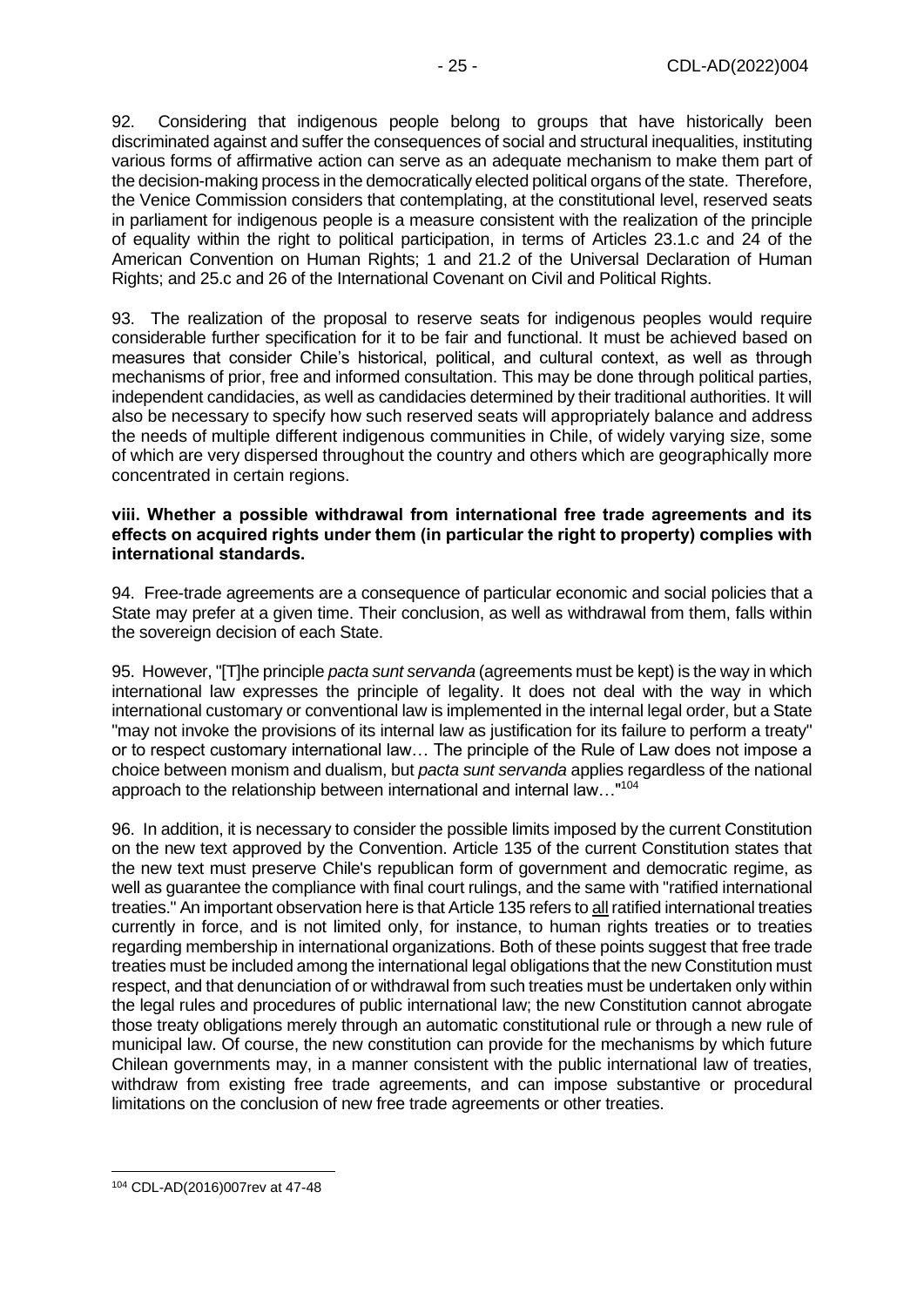<span id="page-25-0"></span>**ix. Whether the reformulation of the constitutional provision on the right of property in more restrictive terms than the current constitutional provision would go against international standards.**

**Do you consider that the idea of non-abolition of fundamental rights includes the principle of non-regression of rights and freedoms?**

**What criteria and standards should be followed in case it is decided to recognise a right or freedom in a different way from the way it was recognised in the previous constitutional text?**

97. Modern constitutions normally contain extensive catalogues of fundamental rights. These provisions are generally open to amendment, while in some countries certain rights are considered to be so fundamental (such as the right to human dignity in Germany or dignity and equality in South Africa) that the constitution provides that their core substance is not open to amendment.

98. International human rights treaties are intended to set out minimum standards. States are permitted and even encouraged to provide more extensive rights in their constitutions, so long as these do not violate the minimum international standards. States are also entitled, within the margin of appreciation permitted to them, to achieve a balance between different competing rights which best suit their constitutional traditions and culture. The international treaties, which are a subsidiary system for protection of fundamental rights, should not necessarily be frozen into the primary system for protecting rights.

99. While it has generally happened that new rights have been introduced and the scope of protection of existing ones has been extended, there may be calls for adjusting or limiting or even reducing the legal reach of some constitutional rights; either because they must be balanced against other conflicting rights, or because they have in some cases been judged as going too far, thereby unduly restricting the legitimate democratic powers of parliament and the government to legislate for the common good. The constitutional amendment of fundamental rights provisions can either serve to extend or to restrict the scope of protection afforded to the individual, in both cases subject to reasonable debate and disagreement in a democratic society.

100. The necessity of amending the constitutional language on fundamental rights in order to take into account the developments in the society over time depends in large part on the level of detail of the constitutional provisions and on the interpretive role of domestic courts.<sup>105</sup> For example, if the provisions are formulated in very broad and general terms, it might become necessary to introduce necessary restrictions by way of a constitutional amendment if they are interpreted broadly by domestic courts. Very detailed constitutional provisions (fixing for example the time-limits for pre-trial custody or indictment) inevitably may require amendments both for decreasing and for increasing the level or protection, when the specifications of the right in the text no longer correspond to societal needs. For these reasons, the experience of the Venice Commission demonstrates that the inclusion of more, and more detailed, rights in a constitution does not necessarily correlate to higher or lower levels of the protection of human rights in a society. But more rights and more detailed specifications of rights are more likely to require adjustment over time, either through constitutional amendment or through more active judicial control of the catalogue of constitutional rights.

101. It should be underlined that for individuals of any given political and constitutional community, a continuous debate on the fundamental rights of the individual also ensures that these rights are not taken for granted. Debates on fundamental rights issues have "significance in encouraging people to recognise themselves and each other as self-confident bearers of rights, as equal members of a human rights community which will continue to exist only for as long as

<sup>105</sup> CDL-AD(2010)001, Report on constitutional amendment, § 159 ff.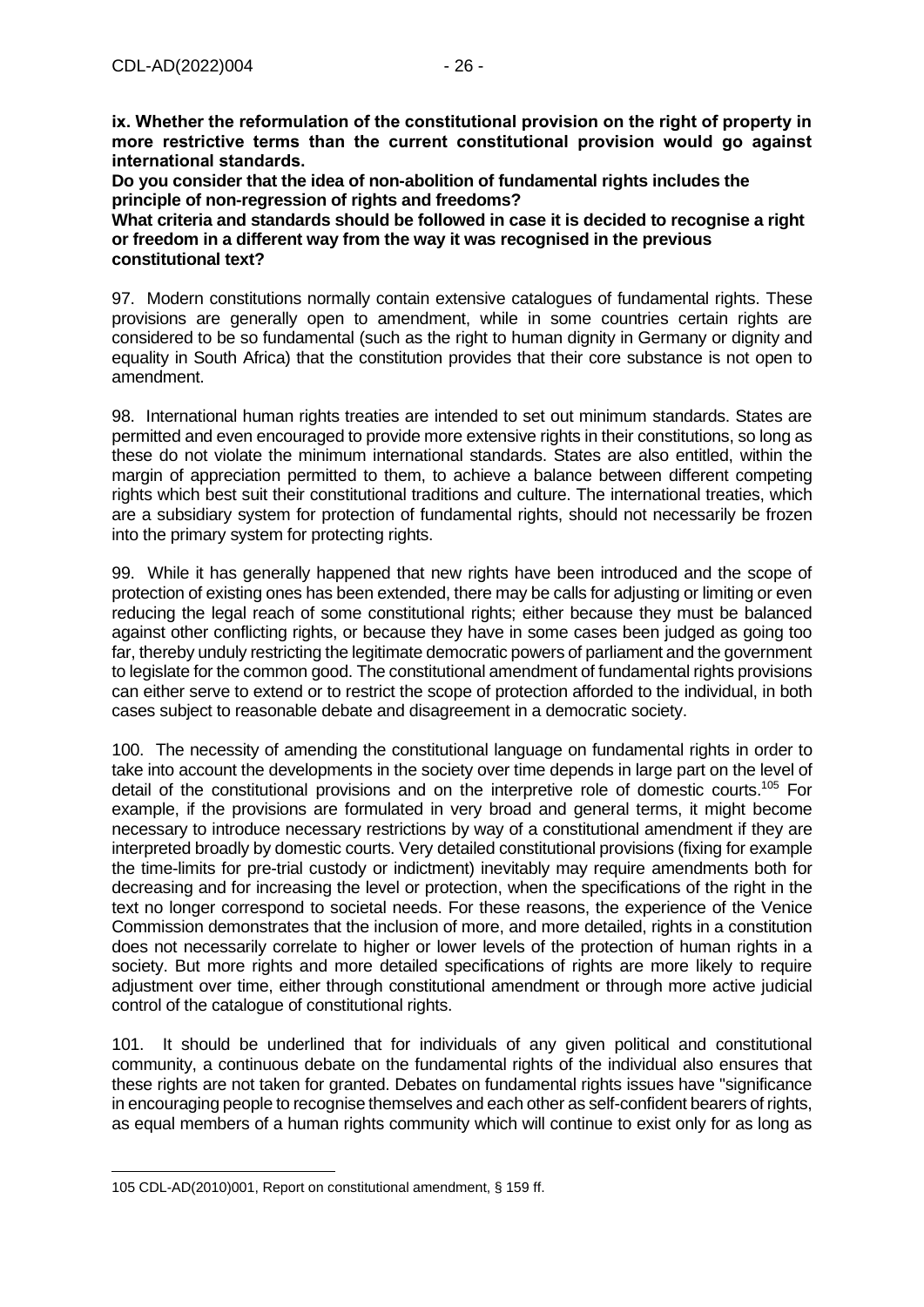the bearers themselves exercise their rights".<sup>106</sup> At the same time it should be emphasized that a continuous democratic debate on the contents and implications of fundamental rights in no way contradicts their entrenchment in the constitution or in international instruments. In this respect it should also be borne in mind that, at least in countries where the constitutional provisions on fundamental rights are not very detailed, regulation and specification of fundamental rights is to some extent left for the ordinary or organic legislator. Debates on these issues will therefore more often result in legislative changes than in constitutional amendments. Constitutional and treaty provisions may be subject to reinterpretation and specification, and here democratic debate plays an important role, even where the decision in the concrete case typically lies in the hands of a constitutional court or a corresponding body of constitutional review.<sup>107</sup>

102. As concerns general clauses in the constitution prohibiting any amendment which would restrict human rights and freedoms, the Venice Commission considers that they should not have a chilling effect on the introduction of new provisions responding to societal developments, knowing that the scope of protection of competing human rights is often intertwined with and dependent on a balancing of opposing claims. This risk is greater when the constitutional provisions are very detailed.<sup>108</sup>

103. In the Commission's view, the constituent legislator of Chile may introduce changes in the formulation of the human rights provisions at the constitutional level provided that such changes do not go against customary international law and ratified international treaties. These provisions should be expressed in a manner that does not prevent their development over time.

104. As concerns specifically the right to property, it is protected under article 21<sup>109</sup> of the American Convention on Human Rights and 17<sup>110</sup> of the Universal Declaration of Human Rights. The right to property is not an absolute right, and it could be subject to restrictions; the Inter-American Court of Human Rights has stressed Article 21 of the American Convention states that the "law may subordinate [the] use and enjoyment [of property] to the interest of society". Thus, the Court has held that, in accordance with Article 21 of the Convention, a State may restrict the use and enjoyment of the right to property so long as the restrictions are: a) previously established by law; b) necessary; c) proportional, and d) with the aim of achieving a legitimate objective in a democratic society."<sup>111</sup> Similar conditions exist under the European Convention on Human Rights, and the Venice Commission has recalled that the "right to property can be subject to certain limitations in the public interest and subject to the conditions provided for by law."<sup>112</sup>

<sup>110</sup> Article 17

<sup>106</sup> Ibidem, § 149.

<sup>107</sup> Ibidem,, §§ 146 ff.

<sup>108</sup> CDL-AD(2005)003, Joint Opinion on a Proposal for a Constitutional Law on Changes and Amendments to the Constitutional of Georgia

<sup>109</sup> Article 21. Right to Property

<sup>1.</sup> Everyone has the right to the use and enjoyment of his property. The law may subordinate such use and enjoyment to the interest of society.

<sup>2.</sup> No one shall be deprived of his property except upon payment of just compensation, for reasons of public utility or social interest, and in the cases and according to the forms established by law.

<sup>3.</sup> Usury and any other form of exploitation of man by man shall be prohibited by law.

<sup>1.</sup> Everyone has the right to own property alone as well as in association with others.

<sup>2.</sup> No one shall be arbitrarily deprived of his property.

<sup>111</sup> I/A Court H.R., *Case of the Saramaka People. v. Suriname. Preliminary Objections, Merits, Reparations, and Costs. Judgment of November 28, 2007 Series C No. 172.* Par. 127.

<sup>112</sup> CDL-AD(2021)011. *Georgia - Joint Opinion of the Venice Commission and the Directorate General of Human Rights and Rule of Law (DGI) of the Council of Europe on the recent amendments to the Law on electronic communications and the Law on broadcasting, adopted by the Venice Commission at its 126th plenary session (online, 19-20 March 2021).* Par. 22.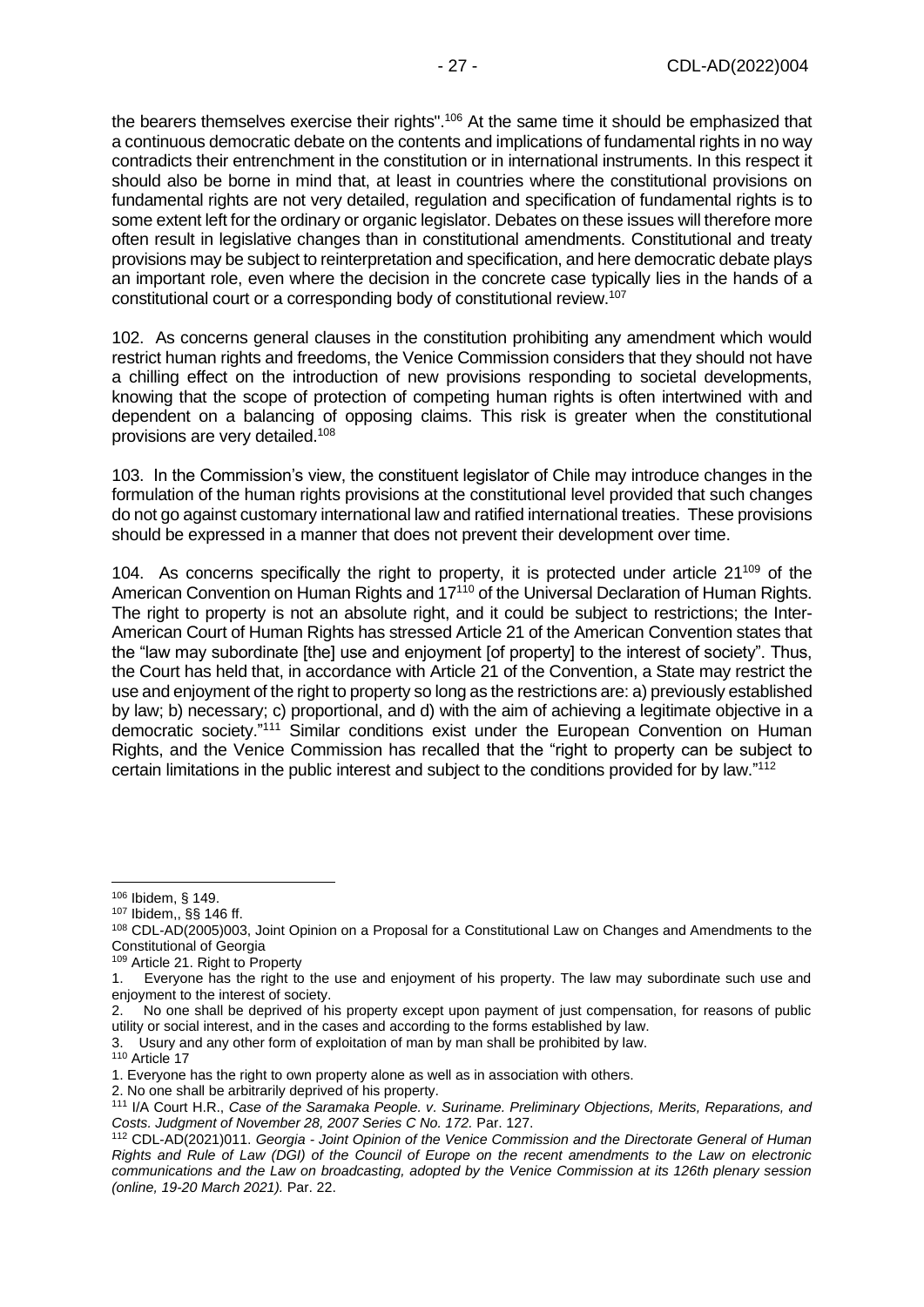105. The Inter-American Court of Human Rights has held that "in cases of expropriation, the payment of a compensation constitutes a general principle of international law."<sup>113</sup> Regarding to the way that the compensation is to be calculated, the Inter-American Court of Human Rights has ruled that "it corresponds to the States to establish the standards to determine payment of a compensation in domestic law for an expropriation, pursuant with its regulations and practices, provided these are reasonable and pursuant with [sic] the rights acknowledged in the Convention." <sup>114</sup> A just compensation must be guaranteed, "which derives from the need to look for a balance between the general interest and the owner's interest"<sup>115</sup>. Similarly, it must be "prompt, adequate and effective".<sup>116</sup> The Constitutional Convention of Chile will need to ensure that these minimum requirements are respected in the new texts on property rights.

106. In conclusion, in designing the new constitutional provisions concerning the protection of the right of property and possibly of other fundamental rights, the Constitutional Convention should take into account its international obligations. This is true not only of the right to property. During its visit to Chile, the delegation of the Commission received a number of expressions of concern about proposals advanced in the Convention to restrict the scope of various human rights – for example, freedom of expression,<sup>117</sup> freedom of religion and belief, and freedom of education – in ways that would be inconsistent with Chile's international treaty obligations. For the reasons set forth at the outset of this opinion, the Commission deems it premature to comment on the specifics of these proposals as they are still under review and in a process that subjects them to frequent changes. The applicable general principle remains constant, however: the level of protection of any constitutionally protected right may not be less than the international guarantee. The need for the legislator and ultimately the courts to carry out a balancing of competing rights under the general requirements of necessity and proportionality should be taken into account by the constituent legislator as well, being mindful of what was said above: the political authorities should in general have the power to make their own choices of economic, social, fiscal, family, educational, etc. policies through simple majorities, lest elections lose their meaning.

#### <span id="page-27-0"></span>**x. Whether the binary option which will be provided in the constitutional referendum is compatible with the need to achieve broad agreements and consensus and whether there should be additional options offered to the voters.**

107. The plebiscite options of the Constituent Convention are binary: concretely, 1) if a new Constitution is to be adopted or 2) if the new Constitution is rejected and the current Constitution continues to exist. This is in line with article 142 of the Chilean Constitution.

108. From the point of view of the Revised Guidelines on Referendums (CDL-AD(2020)031), III,5, the preference is for a binary question. However, a vote "on two or more alternatives is…not excluded (multi-option referendum)", when "two or more alternatives may be proposed". In this case, "voting for the *status quo* should be possible".

<sup>113</sup> I/A Court H.R., *Case of Salvador Chiriboga v. Ecuador. Reparations and Costs. Judgment of March 3, 2011 Serie C No. 222.* Par. 60.

<sup>114</sup> I/A Court H.R., *Case of Salvador Chiriboga v. Ecuador. Reparations and Costs. Judgment of March 3, 2011 Serie C No. 222.* Par. 61.

<sup>115</sup> I/A Court H.R., *Case of Salvador Chiriboga v. Ecuador. Preliminary Objections and Merits. Judgment of May 6, 2008 Series C No. 179.* Par. 96.

<sup>116</sup> I/A Court H.R., *Case of Salvador Chiriboga v. Ecuador. Preliminary Objections and Merits. Judgment of May 6, 2008 Series C No. 179.* Par. 96.

<sup>117</sup> In particular, see Article 23 of the Constitutional Convention's Ethics Regulations, which provides: "Denialism ("Negacionismo"). Denialism shall be understood as any action or omission that justifies, denies or minimises, apologises for or glorifies the crimes against humanity that occurred in Chile between 11 September 1973 and 10 March 1990, and the human rights violations that occurred in the context of the social upheaval of October 2019 and after.

Denialism shall also be understood as any action or omission that justifies, denies or minimises the atrocities and cultural genocide of which the native peoples and the Afro-descendant tribal people have been victims throughout history, during European colonisation and since the constitution of the State of Chile."